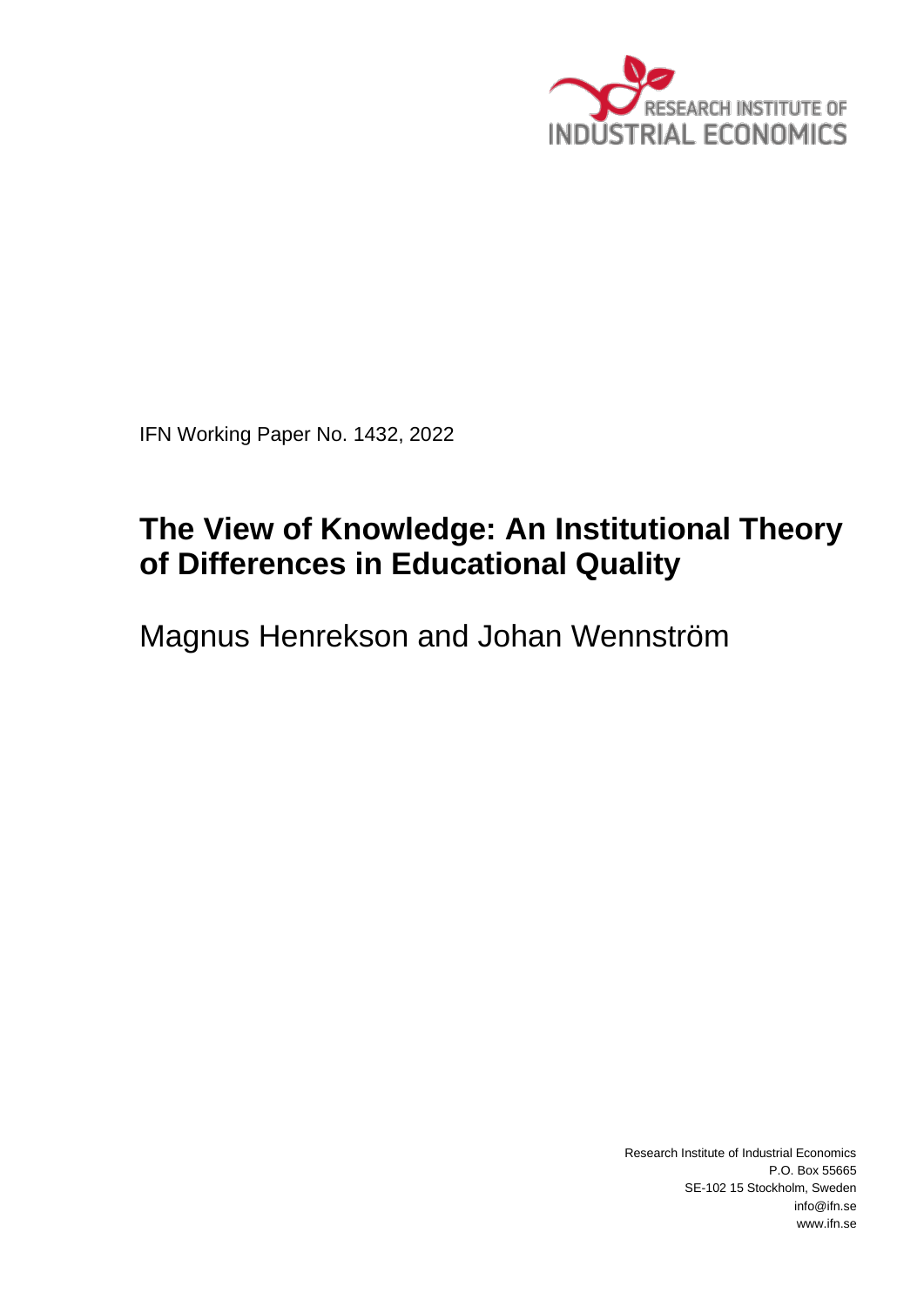## **The View of Knowledge: An Institutional Theory of Differences in Educational Quality †**

Magnus Henrekson\* and Johan Wennström\*\*

June 18, 2022

*Abstract*: This essay argues that the most crucial institution of any school system is its view of knowledge—from which virtually all other aspects of a school are derived: the content of its curricula, its pedagogical practices, and the incentives that motivate its members. To make this case, we outline the two main conflicting views of knowledge, the classical view and the postmodern social constructivist view. According to the classical view, the purpose of schooling is to give students objective knowledge and skills that they cannot acquire in any way other than through hierarchical instruction in well-defined disciplines. The social constructivist view rejects the existence of objective knowledge. This rejection translates to a preference for student-directed pedagogy, the mixing of instructional fields, and an emphasis on developing general critical thinking skills rather than on acquiring domain-specific knowledge. Using the history of education in Sweden as an example, our analysis suggests that the recent decline in educational quality in the Western democracies can be remedied by a paradigm shift in the governing view of knowledge toward the classical view.

*Keywords*: Communal knowledge, institutions, postmodernism, social constructivism, thought style, views of knowledge.

JEL *Codes*: H42, H44, H75, I22, I28, L88.

<sup>†</sup> This essay draws on the authors' book, *Dumbing Down: The Crisis of Quality and Equity in a Once-Great System—and How to Reverse the Trend* (2022). We are grateful for useful comments and suggestions from Johan Tralau and Mark S. Weiner. We gratefully acknowledge financial support from the Catarina and Sven Hagströmer Foundation and the Jan Wallander and Tom Hedelius Foundation.

<sup>\*</sup> Email: magnus.henrekson@ifn.se. Address: Research Institute of Industrial Economics (IFN), P.O. Box 55665, SE-102 15 Stockholm, Sweden.

<sup>\*\*</sup> Corresponding author. Email: johan.wennstrom@ifn.se. Address: Research Institute of Industrial Economics (IFN), Box 55665, SE-102 15 Stockholm, Sweden.

About the authors: Magnus Henrekson is a professor of economics and senior research fellow at the Research Institute of Industrial Economics (IFN) in Stockholm. Johan Wennström, Ph.D. in political science, is a research fellow at IFN.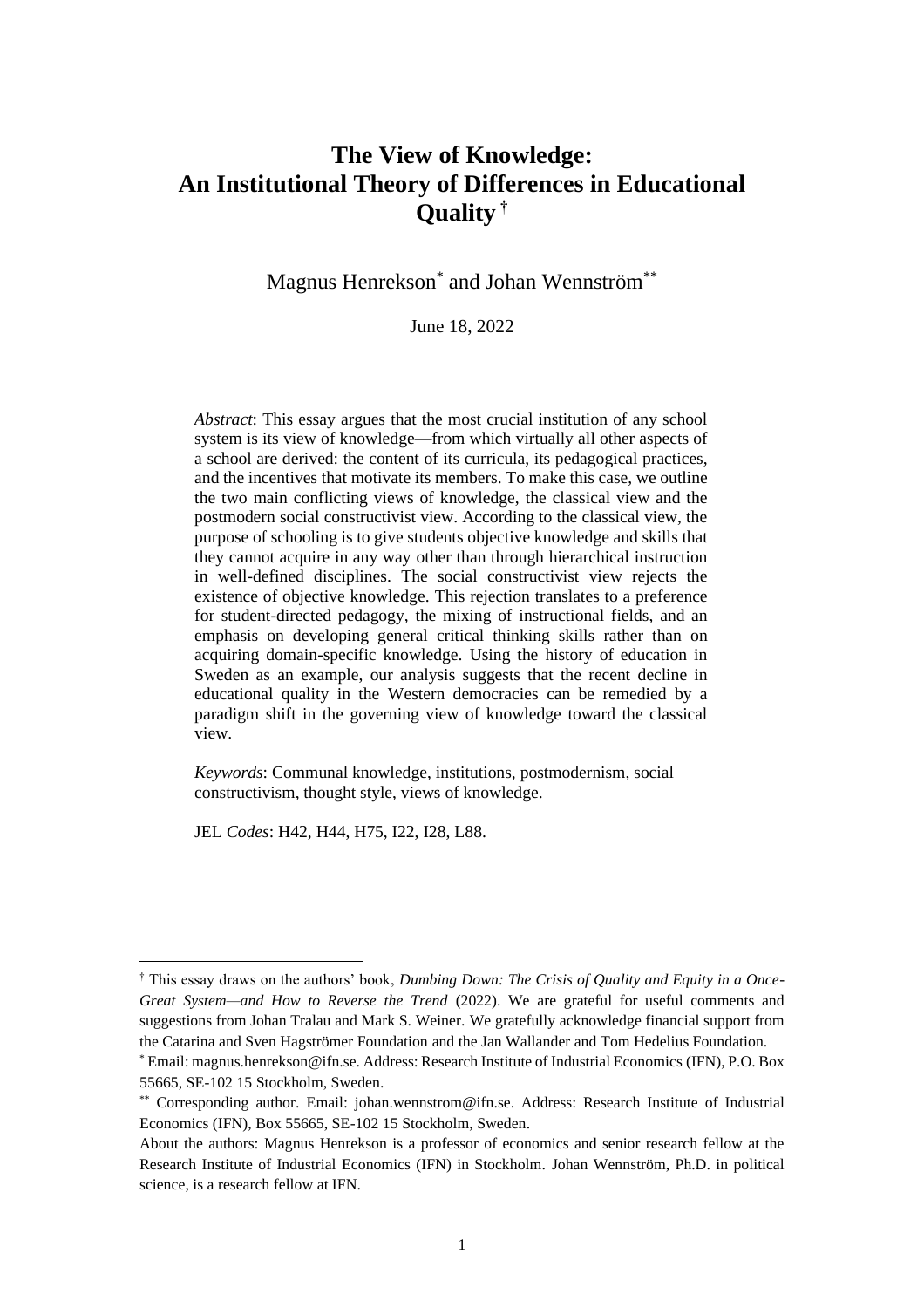In all developed countries, children are required to attend school until they have reached the age of about fifteen. This requirement is justified because basic schooling is beneficial not only to the individual, but also to societal development. Indeed, an educated population is a necessary condition for a wide range of key modern values and institutions that benefit people at large, including democracy, human rights, technological innovation, and economic growth. <sup>1</sup> Hence, education may be seen as a public good, comparable to an orderly judicial system, mass transportation, and a robust national defense. Yet it is not simply the number of years that children spend in a school system that produces the many benefits associated with education. Naturally, students may spend many years in school without contributing to the common good. The crucial factor is rather the quality of the education they receive—or, put in other terms, the ability of a school system to impart knowledge and skills.<sup>2</sup>

If a quality education is a cornerstone of the good society, however—especially a democratic society—then democracy has recently been presented with many troubling signs. As of 2018, for instance, China ranked first in the PISA global assessment of reading ability and mathematics and science proficiency, and the so-called benign dictatorship of Singapore ranked second. The United States, meanwhile, ranked only twenty-fifth. Several other Western countries have also experienced deteriorating educational performance, as measured by PISA scores and comparable international tests, in recent years. This apparent decline in educational quality raises the specter that democratic societies may stagnate while China and similar dictatorial, or quasidictatorial, states build on their educational prowess to advance their social vision.

What accounts for the shortcomings of education in Western democracies? In this essay, we argue that the single most important institution for the functioning and development of any school system is its view of knowledge. <sup>3</sup> We define "view of knowledge" in terms of the Polish philosopher Ludwik Fleck's (1979 [1935]) concept of "thought style," which inspired the U.S. historian of science Thomas Kuhn's (1962) concept of "paradigm." Thought styles are manners of thinking that link the members of a particular social unit—a "thought collective," in Fleck's terminology—and determine how they interpret phenomena relevant to their interests. We regard views of knowledge as thought styles that shape how individuals who belong to different thought collectives within the field of education—scholars, pedagogues, and policymakers understand what knowledge is and what formal schooling can and should do to help students acquire it.

The view of knowledge, whether stipulated or merely implicit, is the fundamental institution of the educational system, and this is where scholars and policymakers

<sup>&</sup>lt;sup>1</sup> See McMahon (2010) for an exhaustive list of the benefits of education.

<sup>&</sup>lt;sup>2</sup> For evidence, see Ch. 3 in Henrekson and Wennström (2022) and the references therein.

<sup>3</sup> Laws, regulations, norms, and other formal and informal institutions affect and incentivize individual behavior and human interaction (Acemoglu, Robinson, and Johnson 2005, Schotter 2008). Thus, to understand how and why a particular outcome has come about in an area of study, one must identify the most relevant institutions and how they affect agents' incentives. This is no less true for education.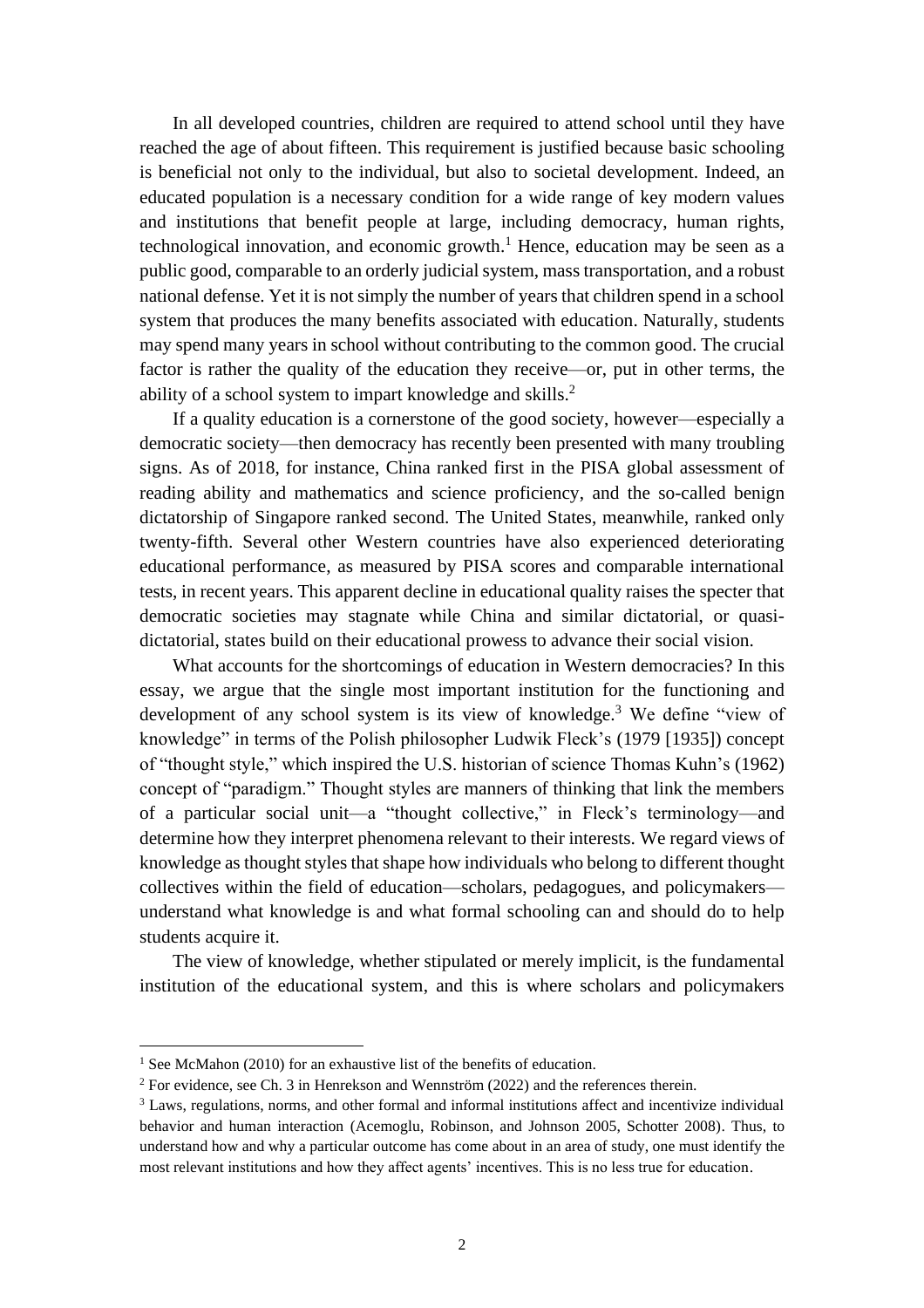should look to understand the success or failure of schools, rather than to indirect and ultimately less significant factors, such as the attractiveness of the teaching profession.

In the first two sections of this essay, we outline the main conflicting views of knowledge in terms of ideal types. <sup>4</sup> During the period of educational modernization in the West and in Japan from the mid-1800s and onwards it was taken as a given that objective knowledge specific to various fields exists, that it is accessible through systematic study directed by competent teachers, and that it serves as a precondition for the development of important skills. We call this the "classical" view of knowledge, though it is consistent with modern scientific research. It is still predominantly accepted in Asian societies. Many school systems in the West have come to adopt another view, which considers knowledge claims to be subjective and ultimately nontransferable from teacher to student. The emphasis is, therefore, on self-directed learning of content that students themselves deem relevant to their schooling and training in critical thinking, a skill that is assumed to be generic in nature and divorced from the acquisition of domain-specific knowledge. We call this the postmodern social constructivist view of knowledge.

In the third section of the essay, we take the decline of Sweden's school system as a primary example of how a move from one view of knowledge to another affects the chances of producing high-quality education. The final section considers the implications of our argument for the future of Western education.

## The Classical View of Knowledge

Our species, *Homo sapiens*, would not have been able to dominate Earth if our innate ability for learning had not been extraordinary (Henrich 2016). However, if we have such natural talent for learning, why do we make people spend most of their youth in classrooms? According to adherents of the classical view of knowledge, there is a straightforward reason, although it was intuited for a long time rather than clearly formulated and empirically tested, as is so often the case with human innovation: Formal education is a technology developed and applied to compensate for what the human mind is innately able to do only poorly.

One does not need to attend school to learn how to walk, run, play, recognize the objects and the people one depends on, speak well enough to function within the family and among close neighbors, or immediately tell how many items there are in a set of up to four (Henrich 2016). Learning and perfecting such skills is typically done seemingly effortlessly and found enjoyable by children because they are *biologically primary* tasks. In other words, the human brain is designed to spontaneously learn to perform these tasks. However, learning to master knowledge and skills such as reading and

<sup>4</sup> In other words, in this essay we refine the two views and by doing so it is inevitable that some nuances are lost. However, although the original works on postmodernism and social constructivism are filled with nuances and provisos, these tend to be lost when turned into pedagogical practice. We also recognize that postmodern and social constructivist thought, in certain contexts, bring valuable perspectives; our criticism is directed toward its use in elementary education.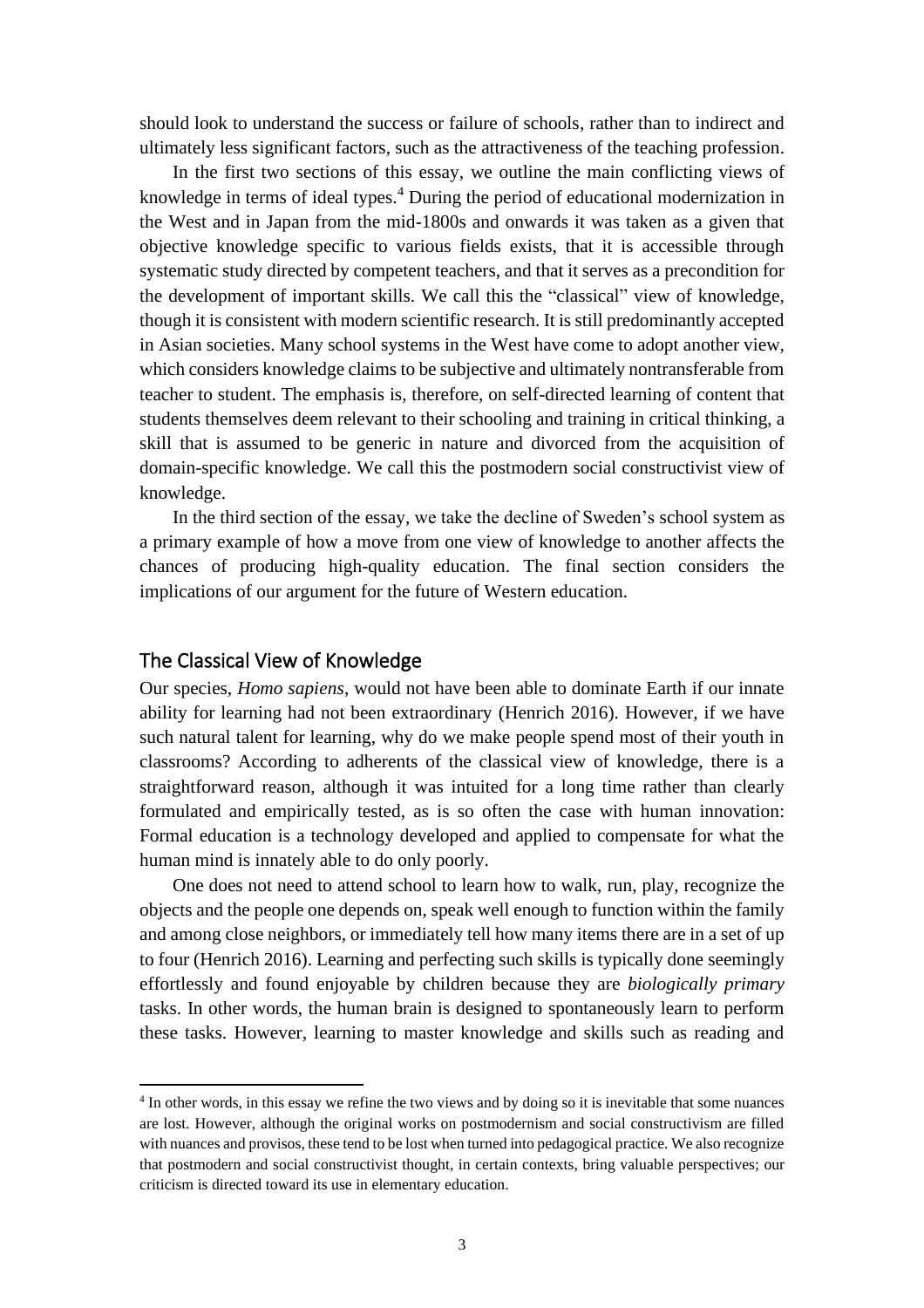writing, arithmetic, and science is a very different matter (Pinker 2002). Those kinds of knowledge and skills are *biologically secondary* in nature since they are not normally applied in the everyday life of a child and in any case were discovered only recently in the history of our species. As a result, an innate talent to acquire them in the same effortless way has not yet evolved—if it ever will (Geary 2007, 2011).

Attaining biologically secondary knowledge and skills requires deliberate practice, and since it does not come naturally to human beings, the learning process is not always pleasurable.<sup>5</sup> On the contrary, we learn, for example, a mathematical skill only with great effort, and we must repeat and repeat this new skill before it can become automatic and second nature. We can then use it to learn a more advanced skill in the same area, and so on. In the classical view, the purpose of schools is to provide an arena for the acquisition of such hard-won, biologically secondary knowledge and skills. As the Australian educational psychologist John Sweller (2016, 293) writes, "We invented schools in order to teach biologically secondary knowledge because, unlike primary knowledge, it is unlikely to be acquired without the functions and procedures found in educational establishments."

Particularly important in this context, according to the classical view, is the teacher's explicit instruction in the attainment of biologically secondary knowledge and skills, and his or her encouragement of students to practice with diligence and perseverance.<sup>6</sup> The reason is that humans "have evolved to learn [biologically secondary information] from others" (Sweller 2016, 300). Since our ability to do so is a biologically primary skill that is lacking in most other animals, explicit instruction is considered by far the most natural and efficient teaching method.<sup>7</sup> C*ognitive load theory* suggests that the alternative model for learning, in which novice students are expected to find and rehearse biologically secondary information themselves, leads to the working memory quickly becoming overloaded (Sweller, Ayres, and Kalyuga 2011). As a result, one summary explains, "focus is lost, the mind wanders, and the task is abandoned" (Dehn 2014, 497). Disturbance of the working memory can also arise from perceived threats to safety (Ingvar 2017, Lee, Lee, and Kim 2017), which is why the classical view of knowledge emphasizes the importance of structure and peace in the classroom for achieving successful learning outcomes, with the teacher as a social leader and norm-setter.

The terms knowledge and skills are deliberately combined in this account because, in the classical view, they are tightly interwoven. This belief is supported by research showing that skills, in fact, are dependent on domain-specific knowledge. As the U.S. educationalist E.D. Hirsch (2016, 13), an emblematic exponent of the classical view of knowledge, notes, "The domain specificity of skills is one of the firmest and most important determinations of current cognitive science." Even as basic a skill as reading

<sup>5</sup> See, e.g., Jürges and Schneider (2010) for evidence that there exists a tradeoff between learning and happiness.

<sup>6</sup> See, e.g., Heckman and Rubenstein (2001) for a discussion of how such noncognitive skills facilitate the attainment of knowledge.

<sup>7</sup> See further, e.g., Hattie (2009); Jerrim, Oliver, and Sims (2019); Kirschner, Sweller, and Clark (2006); Mayer (2004).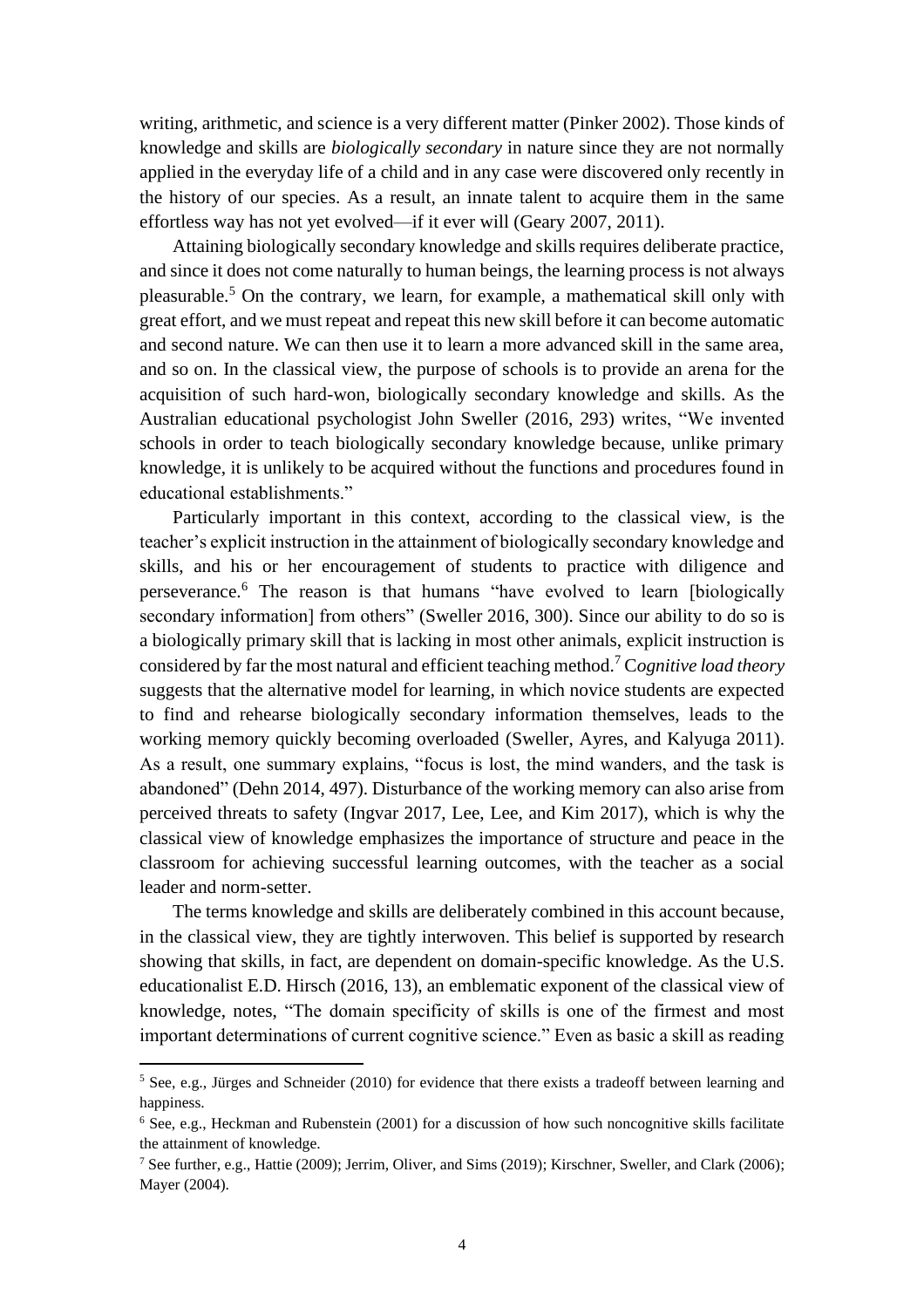comprehension requires domain knowledge, as has been demonstrated by studies showing that students who are considered "poor readers" on the basis of scores on reading tests outperform "good readers" in cases where the former happen to have more knowledge about the subject matter (Recht and Leslie 1988). Interestingly from an equity point of view, this remains true also when IQ is taken into account (Schneider, Körkel, and Weinert 1989). The evidence thus suggests that anyone's reading comprehension will quickly degenerate when a topic is unfamiliar, regardless of the text's complexity (Arya, Hiebert, and Pearson 2011). Consequently, it is logical that other, more advanced skills, such as problem solving and critical thinking, have also proven to require large amounts of domain-specific knowledge or even expertise in an area.<sup>8</sup>

Against this background, adherents of the classical view of knowledge reason that the key to developing cross-topic reading comprehension and other vital skills is having, in Hirsch's (2016, 81) words, a "well-stocked mind." Hence, schools should offer students a broad curriculum. According to the classical view, such a curriculum should be organized around traditional subject areas. Moreover, it should be detailed and sequenced in a cumulative manner to ensure that students learn the foundations of a subject before proceeding to subsequent levels. The design of the curriculum is thus considered a critical success factor, and research corroborates this notion. A wellthought-out curriculum and high-quality teaching materials, can, in fact, be even more important to student learning than teacher quality (Whitehurst 2009, Chingos and Whitehurst 2012).

What underlies the importance given to the curriculum in the classical view of knowledge is the idea that humanity through scientific inquiry has discovered and developed a body of knowledge about how the world is constituted and how it works that young students need to master, or at least have some basic understanding of, if they are to successfully live in that world. Such knowledge, for example, the rudimentary principles of physics and biology, is held to be objectively true, given the strength of the evidence in its favor that scientists have collected by observation and experimentation, and by formulating and testing different hypotheses.<sup>9</sup> By virtue of it being true, in this sense, that body of knowledge has spread to the point that it has become shared or, in Hirsch's (2016) term, "communal." It is, in other words, taken for granted that everyone has possession of it. Thus, to be ignorant of communal knowledge is to be an outsider unable to comprehend, build on, or challenge what others know. Therefore, schools must, according to the classical view, teach it to every student.

The German-born political philosopher Hannah Arendt (2006, 193) crystallized this point in her 1954 essay "Crisis in Education" when she stated, "[Education] is where we decide whether we love our children enough not to expel them from our world and leave them to their own devices, nor to strike from their hands their chance of

<sup>8</sup> For studies about problem solving, see, e.g., Larkin et al. (1980); Simon and Chase (1973). For a discussion about critical thinking, see, e.g., Willingham (2010).

<sup>9</sup> See (Okasha 2002) for a discussion about the philosophical concept of probability and the "logical interpretation of probability," which is congruent with the view of truth presented here.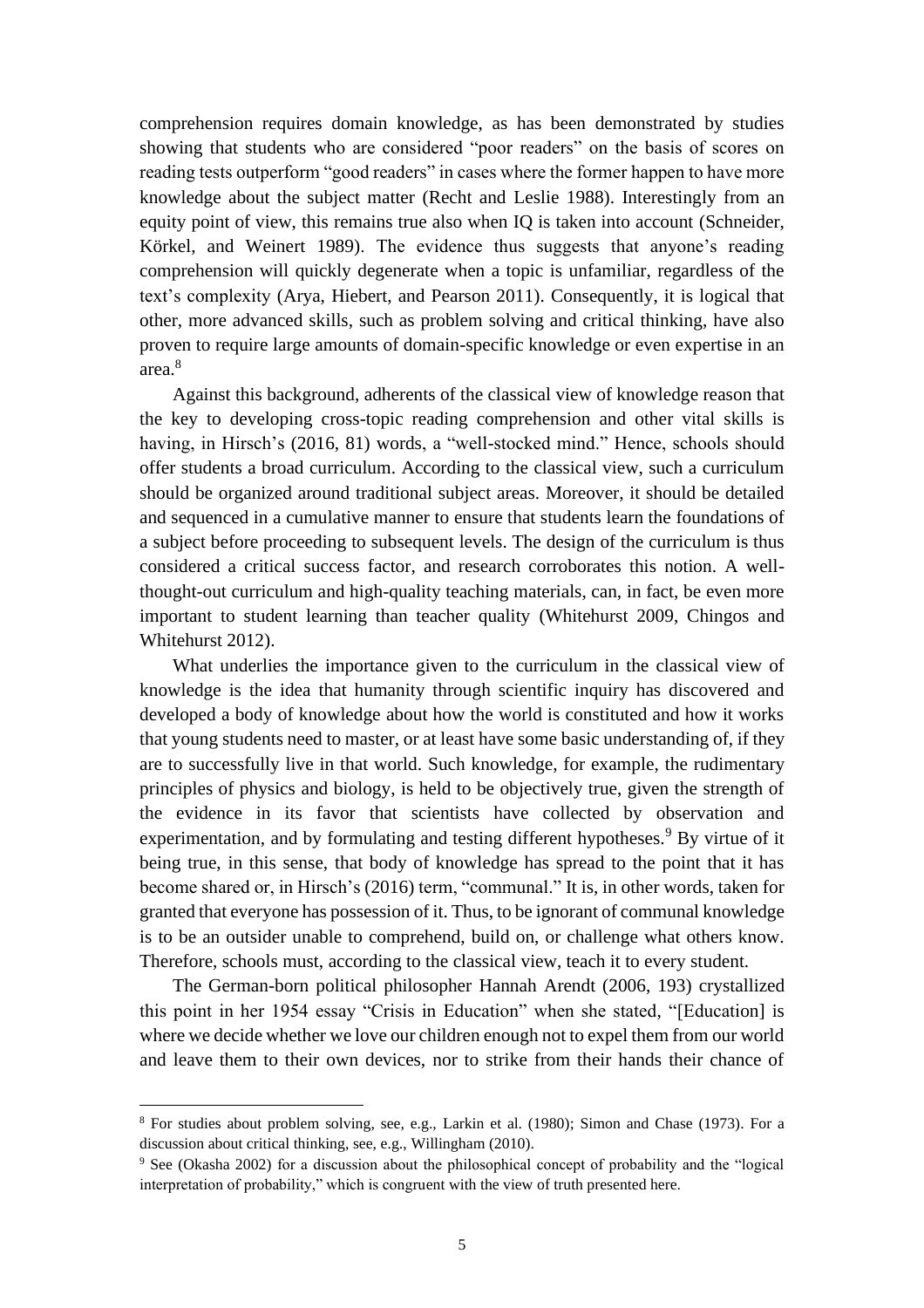undertaking something new, something unforeseen by us, but to prepare them in advance for the task of renewing a common world." The same principle applies not just to the verifiable facts of the hard sciences and the tools invented to make use of them (for instance, mathematical methods), but also for communal knowledge that is enabling for the individual within the national context and essential to cultural identity, such as language grammar and other culturally shared concepts as well as literature, history, and geography. Even ethical concepts that the individual can rely on to make normative judgements are part of this communal knowledge. Without it, adherents of the classical view argue, students will not be able to fully take part in, and help renew, the society that they have been born into. As Arendt (2006, 191) observed, "because [the world] continuously changes its inhabitants, it runs the risk of becoming as mortal as they. To preserve the world against the mortality of its creators and inhabitants it must be constantly set right anew." To fulfill this task, every new generation must be introduced into the knowledge of the old world.

A completely contradictory view of the nature of knowledge, pedagogy, and curricular principles has in recent years, however, become much more influential in Western educational circles. This is the postmodern social constructivist view of knowledge, to which we turn our attention in the next section.

## The Postmodern Social Constructivist View of Knowledge

Postmodernism as a philosophical movement can be understood as "a reaction to and rejection of modernity," meaning, not least, its foundation in Enlightenment ideals such as reason and science (Pluckrose and Lindsay 2020, 22). Postmodern theorists have, from the late 1960s onwards, claimed that these ideals are not as reliable, valid, and unbiased as they may seem. On the contrary, they should be regarded as inevitably partial and highly subjective "metanarratives" (Lyotard [1979] 1986), which in their (by postmodernism's perceived) attempt to sweepingly explain the world are comparable to normative "grand theories" such as Christianity or Marxism. The "knowledge" and "truths" that the purportedly scientific narratives have produced are, therefore, not truths at all but rather "dominant discourses" or "regimes of truth" (Foucault [1970] 2002). In other words, they are nothing but hegemonic ways of speaking about things.

As the use of such terms suggest, postmodernism believes that what is regarded as known and true by modern, conventional standards is inextricably linked to power. Indeed, one of the most significant contributors to postmodern thought, the French philosopher Michel Foucault (1980), explicitly preferred to refer to knowledge as "power-knowledge." The power in this context is perceived to be held and wielded by what postmodernism considers privileged cultures and groups, principally Western culture and white, heterosexual men (Lundberg 2020, Pluckrose and Lindsay 2020). However, these groups' exercise of power is not done straightforwardly and visibly from above, postmodernism argues, but quite subtly and insidiously through language—through assertions of knowledge or through "expectations of civility and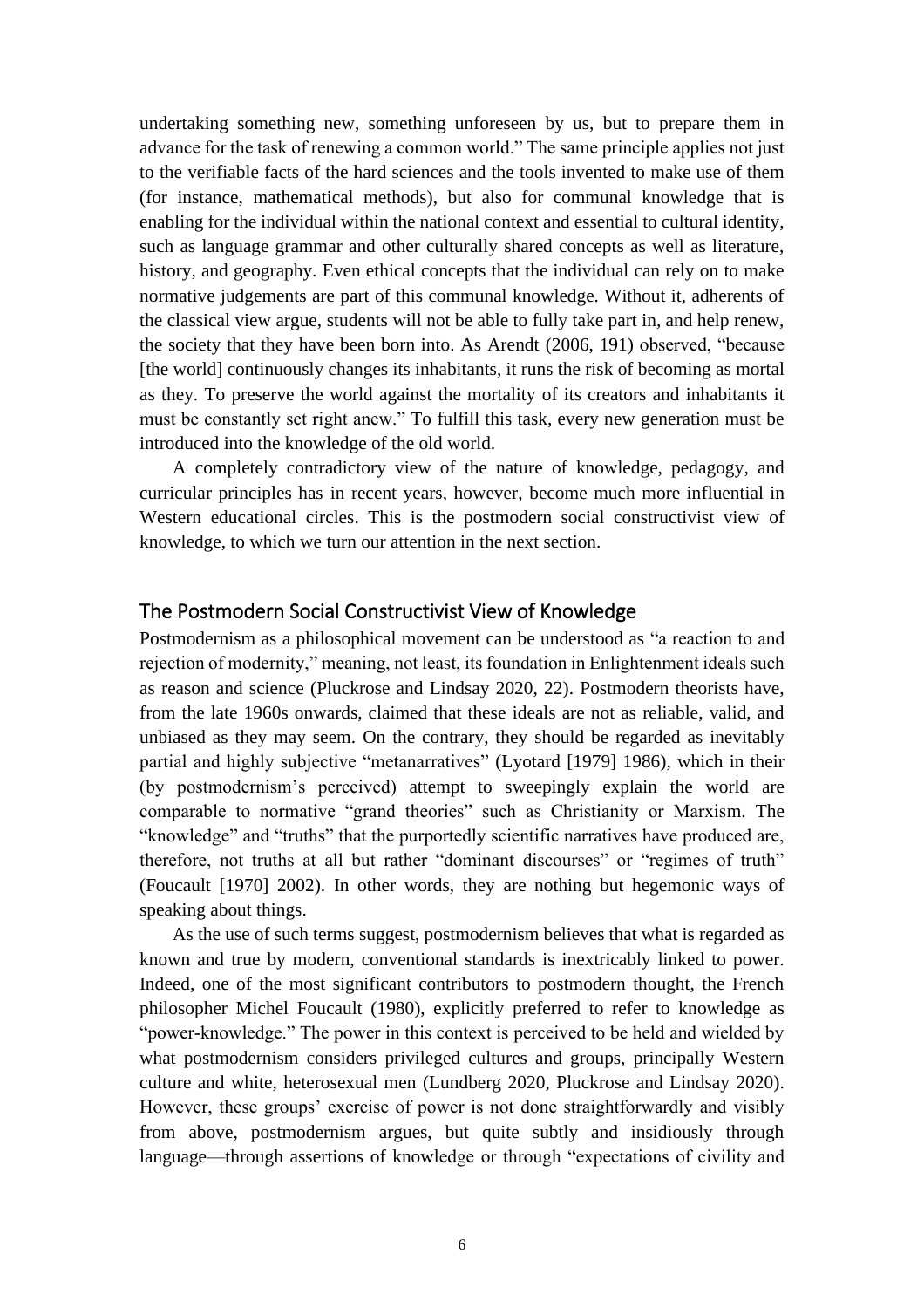reasoned discourse, appeals to objective evidence, and even rules of grammar and syntax" (Pluckrose and Lindsay 2020, 36).

Because of the indirect and nebulous character of this system of oppression, postmodern theorists claim that we are all unconsciously participating in and perpetuating it through our habits of speaking and thinking. Hence, according to postmodernists, the only way to escape and dismantle the system is to scrutinize and resist the language that is widely accepted as normal, and challenge or, in the French philosopher Jacques Derrida's (1976) term, "deconstruct" favored discourses. A key aspect of this proposed "hermeneutics of suspicion" (Wållgren 2017) is also the rejection of all established and generally acknowledged boundaries, categories, and hierarchies, which postmodernism regard, not only as arbitrary and thus illegitimate, but as operating in the service of power (Hassan 1987, Pluckrose and Lindsay 2020).

The epistemological basis for these beliefs is social constructivism. There are, we should stress, different varieties of social constructivism. Indeed, as noted in a seminal article by the U.S. philosopher of education D.C. Phillips (1995), social constructivism has "many faces." Yet, for the sake of clarity, it is useful to distinguish broadly between two main versions: *mild* and *radical social constructivism*. The mild version holds, for instance, that many expressions of human thinking and behavior, such as language, gestures, and interpretations of different objects and phenomena, are collectively constructed and influenced by non-universal cultural factors (Berger and Luckmann 1966, Linell 2006). Radical social constructivism, on the other hand, goes so far as to deny our ability to reach objective truth, and it is this strand that informs—indeed, has merged with—postmodern theory (Berger 1992, Elder-Vass 2012).

In contrast to both its milder cousin and the classical view of knowledge, radical social constructivism does not believe that we can come to know how the world is, or most likely is, constituted through rational reasoning and the empirical, evidence-based scientific method. The reason is that radical social constructivism, at the very least, holds that truth claims cannot be measured against an objective reality because such a reality will always be unknowable due to our inherently partial perspectives. As one account of this radical epistemology explains, "The scientific method, in particular, is not seen as a better way of producing and legitimizing knowledge than any other, but as one cultural approach among many, as corrupted by biased reasoning as any other" (Pluckrose and Lindsay 2020, 32). However, other interpretations suggest that radical social constructivism is even more uncompromising than that, positing that objects and phenomena can, in fact, change depending on the ways in which we think and talk about them and how we choose to determine knowledge and truth (Linell 2006, Elder-Vass 2012). The conclusion is nevertheless the same, namely, that there are no real truths.

The reliance on radical social constructivist epistemology is what enables postmodernists to claim, as we have discussed, that the quest to establish knowledge is nothing more than an attempt to further the power of dominant groups. It also explains why postmodernists argue that we should question the shared language and concepts of society, and subvert traditionally understood boundaries, such as the boundary between the objective and the subjective. Moreover, this radically social constructivist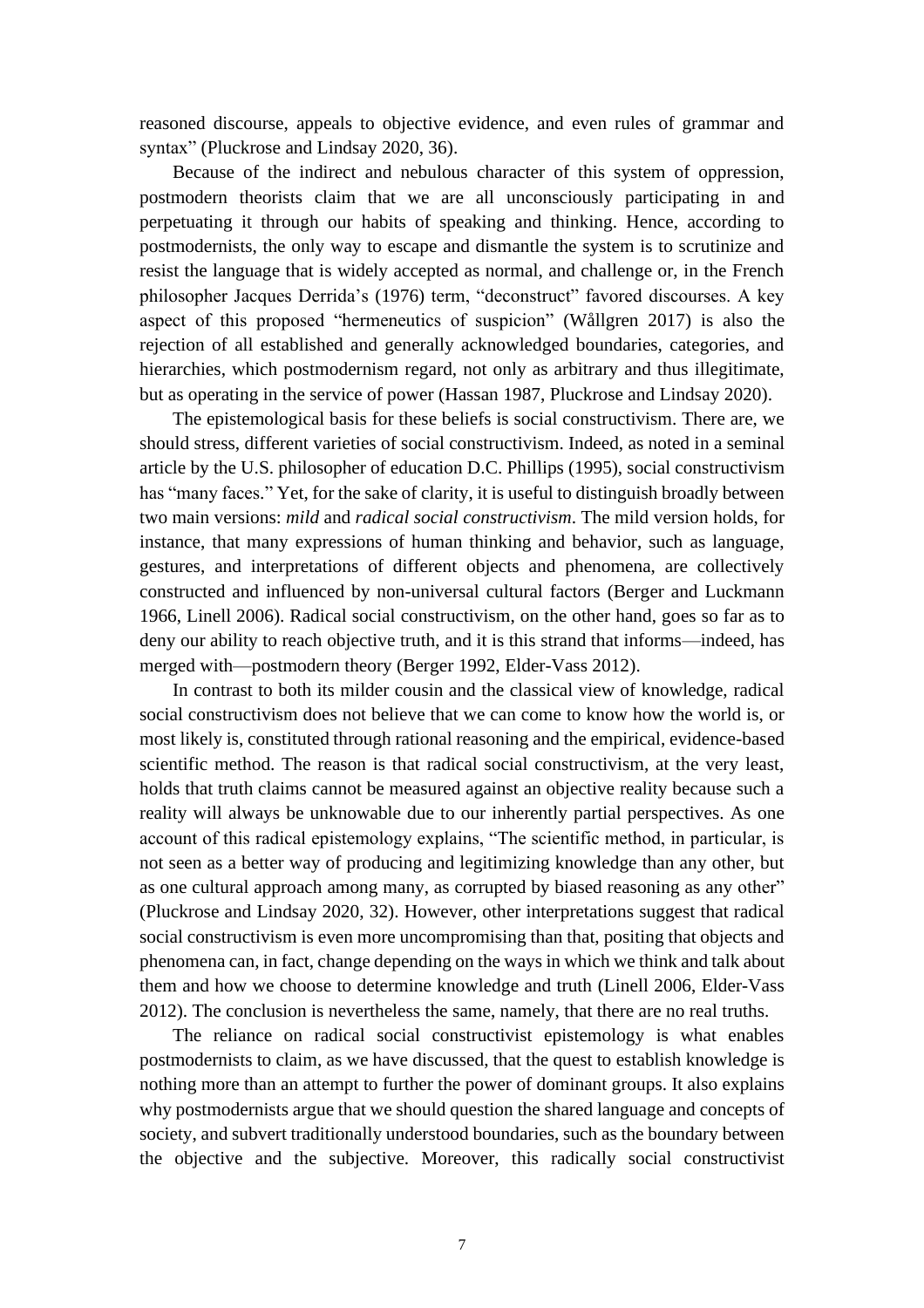epistemological underpinning leads postmodernists to have very specific opinions on teaching and education.

Perhaps their most elementary and important pedagogical principle is that the students themselves—not the teacher—should direct the learning process in the classroom. The reasoning is that because there are no objectively existing facts, there is no knowledge that can be legitimately transferred from teacher to student. Any attempt by a teacher to do so would, in effect, be an act of indoctrination and unwarranted social control, $10$  as would any effort to correct children's mistakes or maintain a structured classroom environment conducive to learning in the classical sense (Carnell 2000, Herr 2005). Similarly, because there is no way to objectively measure what students know, traditional assessment and grading practices are considered to be inherently judgmental and ideological (Kelly 2004).

Instead, the postmodern social constructivist view of knowledge holds, students must be free to determine their own knowledge and reality, building on personal life experiences rather than culturally prescribed truths, and find their own ways of studying as well as monitoring their progress. Students should, in this view, also be encouraged to independently deconstruct and pick apart dominant discourses in different fields science, history, art, etc.—through collaborative verbal discussions and the development of critical thinking. In contrast to the classical view, critical thinking is here regarded as a general skill that can be acquired, and indeed exercised, without possessing domain-specific knowledge, for instance through comparing diverse sources of information, evaluating arguments, and exposing hidden agendas (Wikforss 2019).

It follows that the postmodern social constructivist view of knowledge does not recognize the necessity of a detailed curriculum organized around traditional subject areas that every student is expected to learn in a particular order. On the contrary, all such curricula are considered biased and oppressive (Kelly 2004, Kincheloe 2008). Instead, students should be allowed to work with content that is personally meaningful and interesting to them. In other words, this view has little time for Hirsch's and Arendt's concept of "communal knowledge"; its focus is, perhaps not solely but primarily, on what the individual subjectively values. To the extent that the postmodern social constructivist view of knowledge does allow for a curriculum to be used, it should not be organized along subject lines and in a hierarchical, cumulative way. In line with postmodernism's emphasis on blurring boundaries, it should instead aim to transgress and undermine the conventional demarcations between subjects and break up their internal structures.<sup>11</sup>

In summary, the postmodern social constructivist view of knowledge is a complete negation of the classical view. (In *Table 1* we summarize the most important aspects of

<sup>&</sup>lt;sup>10</sup> For instance, a popular postmodern textbook featured on many university education departments' reading lists according to Christodoulou (2014), *The Curriculum: Theory and Practice* (Kelly 2004, 32), states that "one must see the imposition of any one version of knowledge as a form of social control and as a threat to all of the major freedoms identified as essential constituents of a free and democratic society."

<sup>&</sup>lt;sup>11</sup> Doll's (1993) concept of a chaotic, "dancing" curriculum is arguably one of the more pronounced expressions of this idea.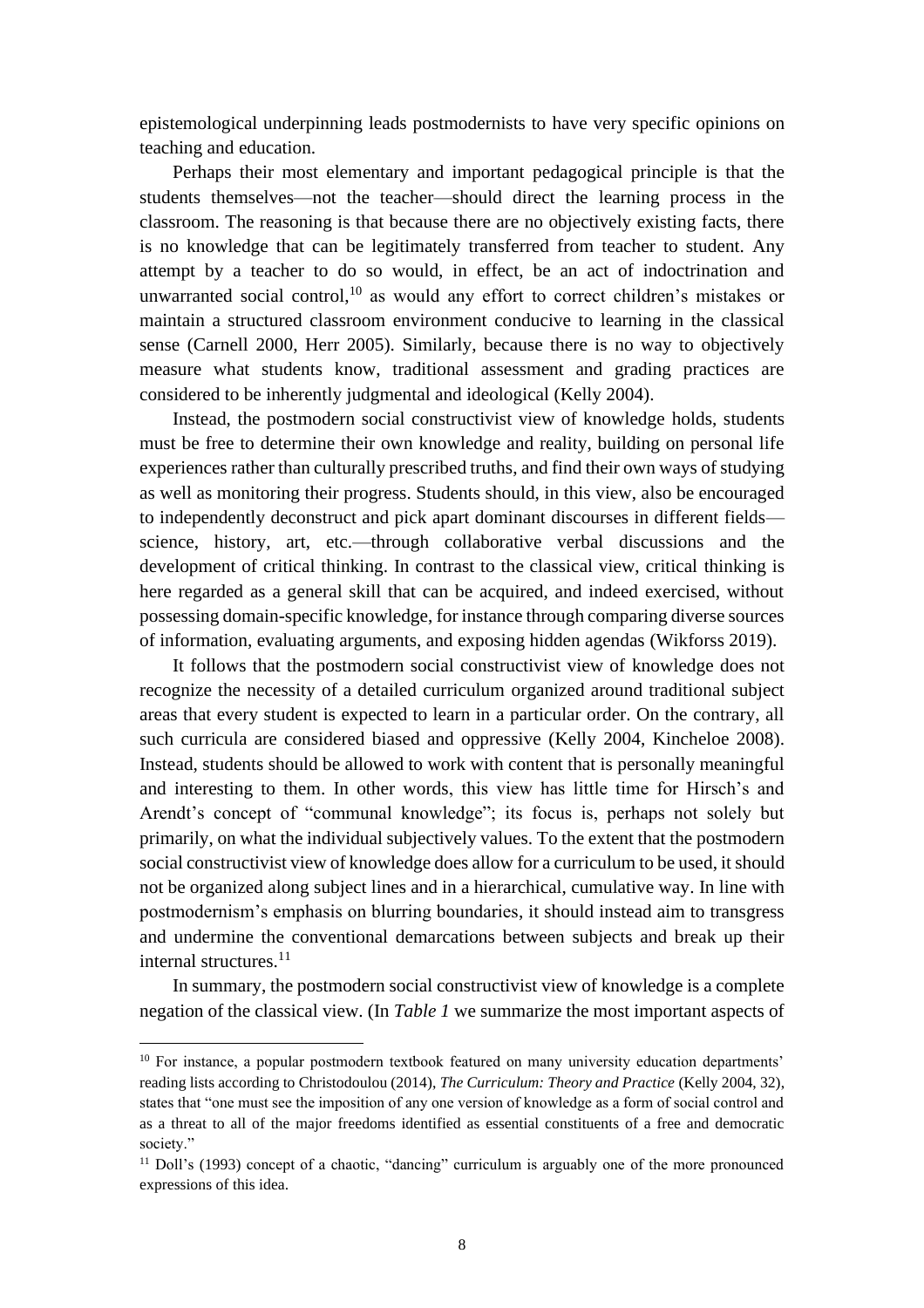the two opposing views of knowledge and their implications for pedagogical practice.) In the next section, we will discuss how the postmodern social constructivist view of knowledge became the dominant thought style of the Swedish school system and what that has meant for educational quality.

[Table 1 about here]

## The Case of Sweden

"By the late 1860s, at the latest," writes the economic historian Lars G. Sandberg (1979, 230), "Sweden had a system of universal elementary education, and the supporting structure of teacher-training institutions, in full operation." It had by this time advanced from its more primitive roots and become influenced by the pedagogy of the German 19<sup>th</sup>-century philosopher Johann Friedrich Herbart, who believed that every child had an inner potential that could be realized through intellectual self-improvement and that the key to such realization was a structured and teacher-led education focused on imparting knowledge (Heller-Sahlgren and Sanandaji 2019).

Herbart wanted students not to mechanically follow the teachers' prescriptions, but rather to internalize knowledge and learn to apply it by repetition and practice under the teacher's instruction and supervision. His teaching ideal closely resembled modern pedagogical notions about the importance of the teacher, not as an agent of control or a mere "facilitator of learning," but as someone who leads the work in the classroom by virtue of his or her knowledge (Biesta 2017). Such an education, Herbart believed, would "protect the child from a game of chance—in other words, from random environmental influences—and develop his or her ability to choose the "beautiful and good" over the "tasteless and unethical."<sup>12</sup>

Herbart's pedagogy won wide recognition when the German educator Tuiskon Ziller wrote about it in an influential work (Ziller 1865) and, together with his disciple Wilhelm Rein, developed it in even more practical and tangible ways. Ziller added the notion that education must be adapted to the individual student's level of maturity and refined Herbart's thoughts about the planning of lessons. Herbart-Zillerism, as this educational philosophy came to be known, thus proposed five formal stages associated with teaching: (1) *preparation*—a process of arousing students' interest in a topic; (2) *presentation*—presenting new material in a concrete manner and rehearsing it with students; (3) *association*—through comparison and contrast with previously acquired knowledge; (4) *generalization*—a procedure especially important to the instruction of older students and designed to permit more abstract comprehension; and (5) *application*—using acquired knowledge so that it becomes part of the functional mind. "In this manner," Rein wrote, "a child's acquired idea may be so developed, so welded together in firm, systematic, comprehensive association, that all his knowledge becomes a reliable, personal possession."<sup>13</sup>

 $12$  Otd in Siljander (2012, 96).

<sup>13</sup> Qtd in Da Garmo (1895, 137).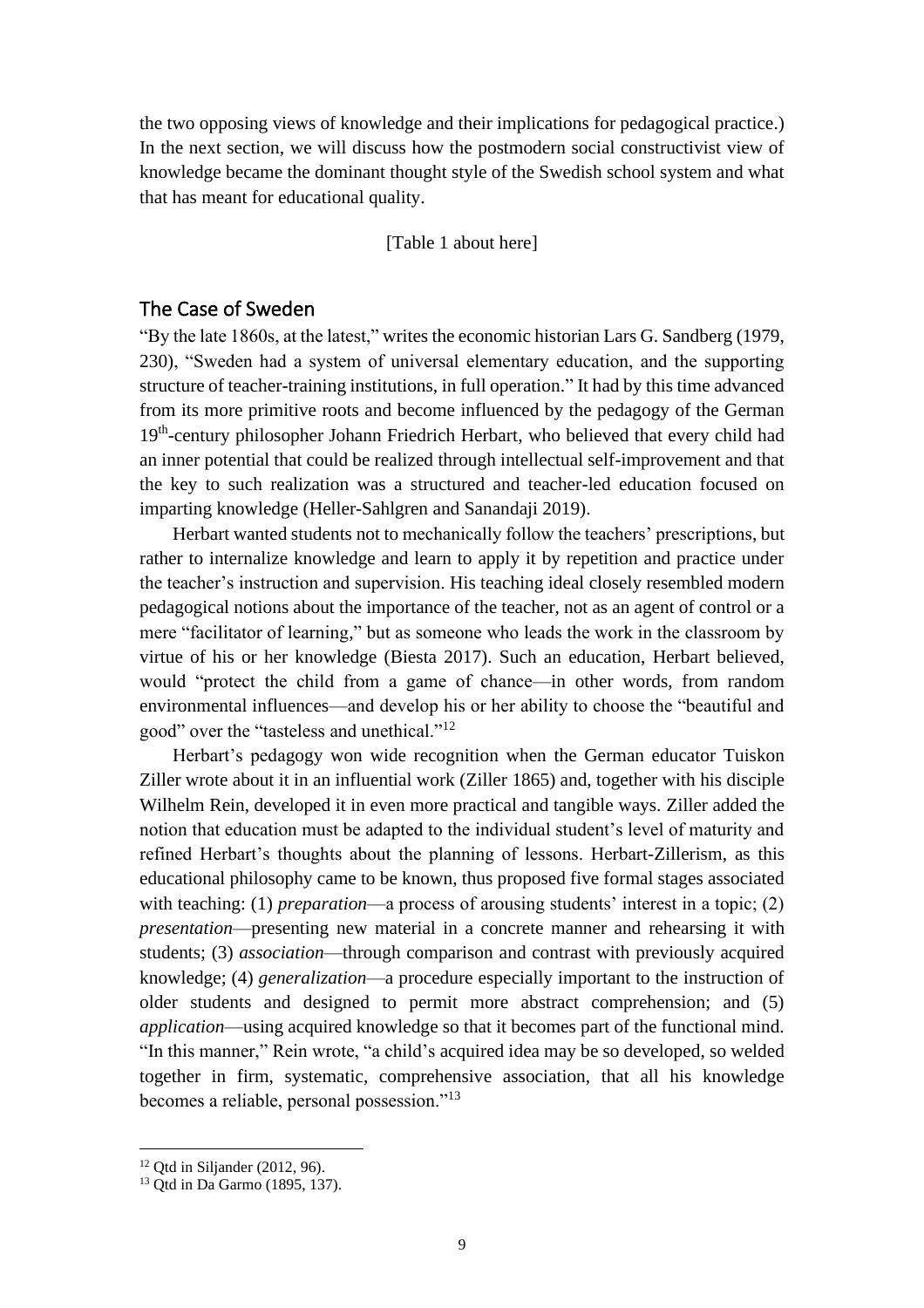Herbart-Zillerism was keenly embraced in countries that in the years leading up to the First World War would become the scientifically and technologically most advanced societies, including Germany, (then-feudal) Japan, the United Kingdom, and the United States.<sup>14</sup> In another such ascendant country, 1860s Sweden, the adoption of Herbart-Zillerism led to an expectation on teachers to explain and demonstrate what was taught rather than to have their students merely repeat information without necessarily understanding it, which had often been the case in preceding decades. According to a vast number of preserved recollections by former students, this was also how teachers behaved in practice. Indeed, what is common to most students' accounts of schooling is that their teachers engaged them with an authoritative and demanding yet vivid and lively approach from which the students learned knowledge and skills for a lifetime (Hall 1941). Considerable value was also placed on the inculcation of noncognitive skills such as attentiveness, conscientiousness, honesty, reliability, and perseverance (Andersson 1986).

Still in the last decades of the 1800s and even after the turn of the century, Herbart-Zillerism exerted significant influence over Swedish education. One example of this continued influence is that Wilhelm Rein was invited to Stockholm in 1895 to give a series of pedagogical lectures to the Swedish educational establishment. The first truly national curriculum, which was enacted in 1919 and, remarkably, remained in effect until 1955, also clearly reflected the Herbart-Zillerist approach by emphasizing genuine content mastery through teacher-led presentation, repetition, and practice, and by matching the sequence of topics to the student's maturity and prior knowledge. The whole structure of the curriculum was in keeping with Rein's point, made in one of his lectures in Stockholm, that "[t]he new thought material must be anticipated by the old, and the previously imparted knowledge must be retained in order to be able to receive the new."<sup>15</sup> According to the curriculum (Swedish National Board of Education 1920, 50), the goal of such an instruction- and repetition-based educational process was to make "the children's progress apparent to themselves and instill a joy of work."

It is thus no exaggeration to say that the classical view of knowledge characterized the Swedish educational system for close to one hundred years. After the Second World War, however, the legitimacy of teacher-led, instructive pedagogy was openly questioned by public intellectuals and the governing Social Democrats on the basis of a gross misinterpretation of the educational policies of National Socialist Germany (Heller-Sahlgren and Wennström 2022). A radically new school system was deemed necessary and when it eventually came into existence in the early 1960s, it pushed the old aim of systematic and rigorous learning of communal knowledge under the guidance of teachers into the background. The 1946 Schools Commission, whose final report (SOU 1948:27, 5) laid the foundation for the reformed educational system, instead wanted to "promote students' independence and critical thinking, their will to

<sup>&</sup>lt;sup>14</sup> For a description of how this type of pedagogy was implemented in the United States, see, e.g., Dunkel (1969a, 1969b). Herbart's influence on the development of Japanese education is discussed in Duke (2009).

<sup>15</sup> Qtd in Kaleen (1979, 70).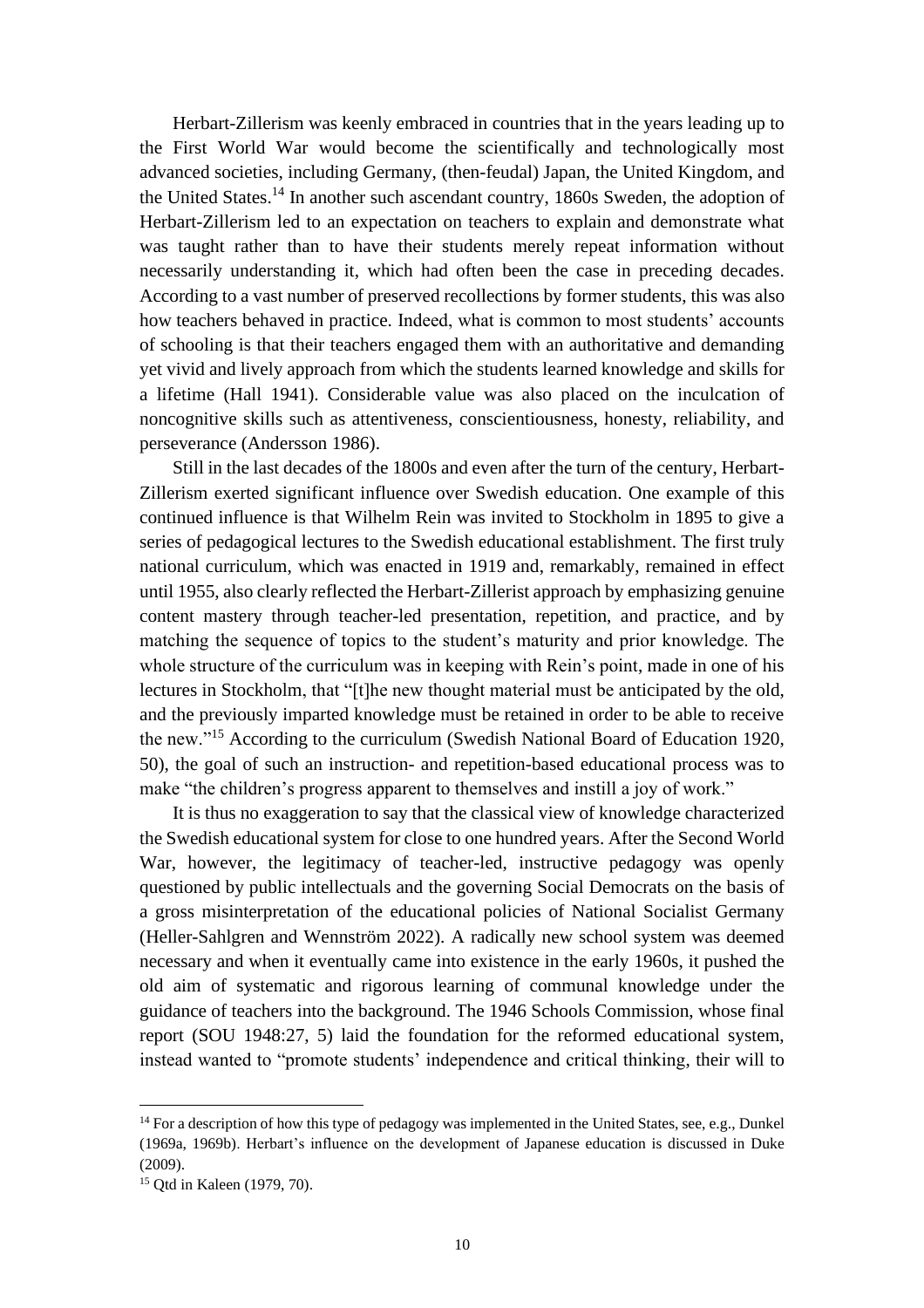work and to work independently, their sociality and capacity to co-operate," and allow "students to develop activities and initiatives themselves." Moreover, the Schools Commission (SOU 1948:27, 148) called for a curriculum that was grounded in students' everyday experiences, arguing that it was "increasingly obvious how seldom acquired knowledge can be considered fixed."

In line with these recommendations, the first national curriculum for the new school system, enacted in 1962, stressed that schools "should work from norms that the students accept and rules that they help to develop" (Swedish National Board of Education 1962, 13). The second curriculum, enacted in 1969, even more explicitly emphasized that teacher-led instruction was less important than stimulating students' active role in the learning process. Additionally, it called for a breakup of the structure and hierarchy of the traditional subject disciplines, suggesting that any subject "could for some students be given a more concrete and practical content, while other students could study the subject on a more theoretical level" (Swedish National Board of Education 1969, 44). All types of knowledge measurement were moreover discouraged.

These policies, which are usually ascribed to a "progressive" philosophy of education, were the first antecedents of the postmodern social constructivist view of knowledge. The third curriculum, enacted by a center-right government in 1980, made a further advance in the postmodern direction. The government bill that proposed the curriculum harshly criticized the existing differentiation between subjects, arguing that the natural sciences and technical subjects "cannot be isolated from the social sciences" and that "traditionally structured content" in physics and chemistry should be abandoned (Government Bill 1978/79:180, 76). It also stated that "the well-structured mass of knowledge that has accumulated within different traditional subjects can never be a starting point for schoolwork." Instead, the bill called for schoolwork to reflect "the students' view of reality," which it claimed is inherently different from adults' perception of reality, and build on their curiosity and their questions" (Government Bill 1978/79:180, 80). The curriculum itself stated that both the content of education and the teaching methods used should be adapted to each student based on his or her interests since there is "no way of studying that is best for all students" (Swedish National Board of Education 1980, 52).

The new proposed orientation of Sweden's school system caused significant dissatisfaction within the teaching community. As early as the start of the 1970s, many teachers—including 49 percent of those in the upper grades of elementary school wanted to leave the profession (Wennström 2014). Swedish teachers were motivated by a professional ethos built around imparting classical knowledge to new generations (Sjöberg 2006); now they were told that teachers were no longer necessary in their longstanding function as persons knowledgeable in their subject matter. Nevertheless, enough teachers remained in the educational system so that the methods used in Swedish classrooms changed only marginally during the first decades of the new school system (Rothstein 2010 [1986], Heller-Sahlgren and Sanandaji 2019).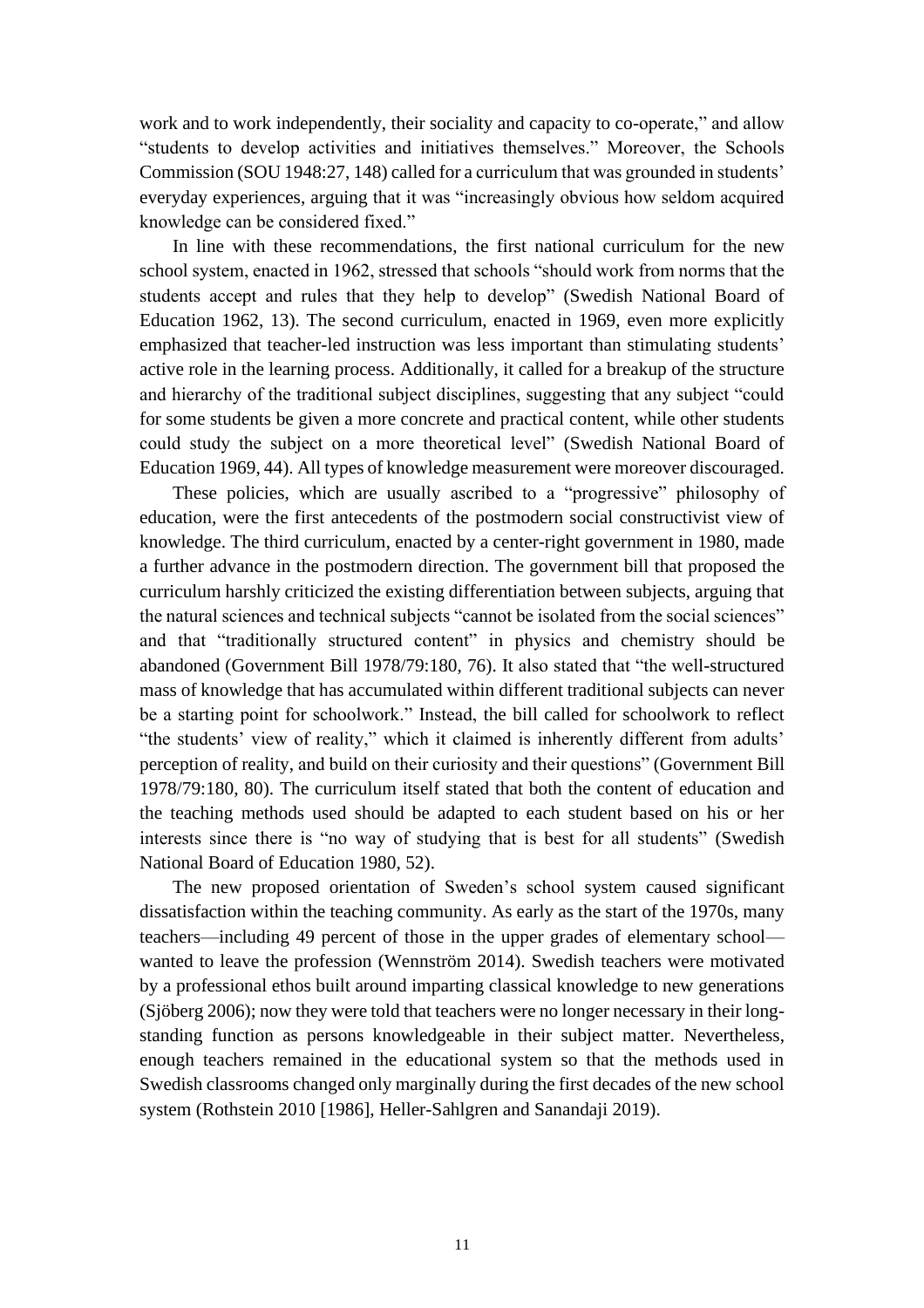In practice, the real transition moment was the early 1990s when almost all older teachers retired and were replaced by a new generation of teachers, <sup>16</sup> who had gone to modern teacher-training institutions where the practices of their predecessors were explicitly criticized and no concrete training in how to instruct students was given (Linderoth 2016). "Student influence" was for the first time also enshrined in law (Government Bill 1990/91:115). Moreover, a new center-right government enacted a fourth curriculum in 1994, the radical nature of which demonstrated that the postmodern view of knowledge had now come to full maturity in the Swedish educational system.

A committee comprised mostly of pedagogues and staff from the Ministry of Education who drafted the curriculum stated that "what is knowledge in one place is not necessarily knowledge in other places" and that "there are no 'pure' facts," only facts that take on meaning from what we can see or detect (SOU 1994:94, 63–65). In line with these arguments, the committee suggested that "the selection of facts can vary locally" and that "not all students everywhere need to work with the same facts to reach a common understanding" (SOU 1994:94, 77). This proposal was realized in the curriculum (Swedish National Agency for Education 1994). It did not come to include a prescribed content to be covered in the form of detailed course syllabi; it merely established a number of vague goals and objectives. One set of goals consisted of general aims that "schools should strive for," for instance, promoting the development of critical thinking in students. Another set of goals concerned the individual student's academic progress, but were limited to "master basic mathematical thinking and can apply it in everyday life," or "has deepened knowledge within a few subject areas of his/her choosing" (Swedish National Agency for Education 1994, 9–10).

There was no suggestion that teachers were expected to help with the second set of goals by imparting domain-specific knowledge to students. On the contrary, the teacher's official responsibilities were all concerned in one way or another with supporting self-directed learning, and he or she was expected to "assume that students are able and want to take personal responsibility for their learning and their schoolwork" (Swedish National Agency for Education 1994, 14). At the same time, the training of students in diligence, perseverance, and other noncognitive skills, which are necessary to have any chance of working successfully without instruction, was abandoned (Hörnqvist 2012).

In contrast to what had happened when new national curricula had been introduced in previous decades, the teaching methods used in Swedish schools gradually changed. A 2003 survey asking 9<sup>th</sup> graders how often they worked individually without instruction in school found that 50 percent did so several times a day, up from 25 percent in the early 1990s (Swedish National Agency for Education 2004). In mathematics, 79 percent of students reported doing so during every or almost every lesson. What emerged from these findings, according to the Swedish National Agency for Education (2004, 47), was an "image of an increasingly isolated and individualized

<sup>&</sup>lt;sup>16</sup> According to analysis in the newspaper Dagens Nyheter (2015, 6), the "displacement of teachers trained before the 1970s should have peaked around 1990."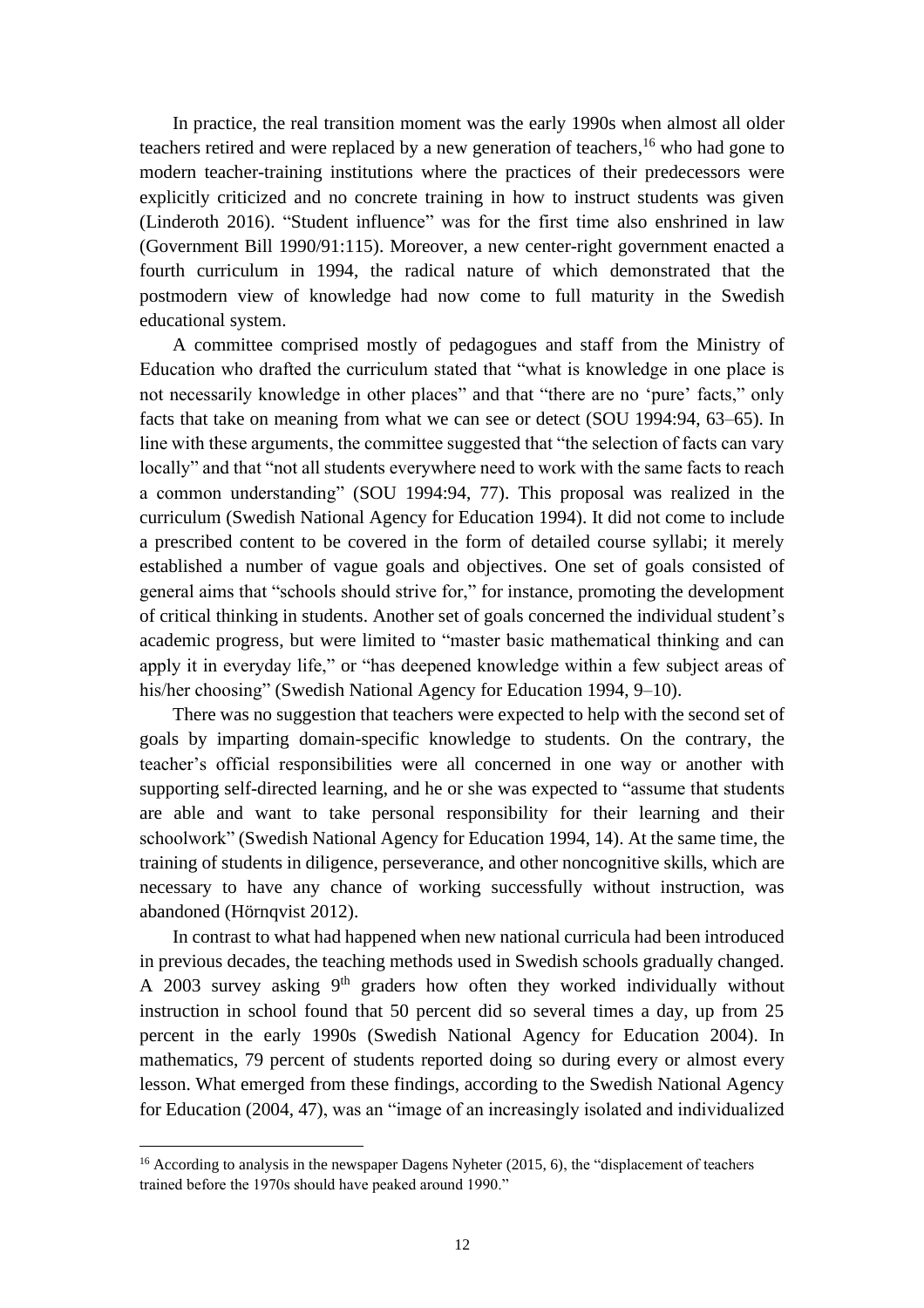education, in which students are working in isolation from both the teacher and the other schoolchildren."

The previous educational system had contributed to a high general level of education in the population at large and Sweden's remarkable economic takeoff and prolonged period of growth during the second half of the 1800s until the mid-1900s (Sandberg 1979). Since older generations of teachers still adhered to the classical view of knowledge, the quality of Swedish education continued to be relatively good for a long time after that school system was dismantled in the 1960s. In fact, when largescale comparative international testing of students' knowledge began in 1995 with the first worldwide TIMSS assessment in mathematics and science, Swedish students performed far above the international average. Notably, they outperformed U.S. students across the performance distribution. In the first cycle of PISA in 2000, Swedish students also performed above the international average.<sup>17</sup>

But then Sweden's ranking began to decline. For instance, in the TIMSS study, Swedish average results fell by 56 points between 1995 and 2011, which was the largest drop among all participating countries. Swedish PISA results also progressively deteriorated until a low point was reached in the 2012 survey. In each area of PISA, i.e., reading, mathematics, and science, only three OECD countries performed worse. Thus, something had happened that significantly and negatively affected educational quality. We suggest that it was the fading of the long legacy of the traditional educational culture and the consolidation of the postmodern social constructivist view of knowledge.

### **Conclusion**

This essay has argued that the most important, yet often the most neglected, institution of any school system is its view of knowledge. The adopted view of knowledge has ripple effects on the content of curricula and pedagogical practice, as well as on the incentives of the various agents involved in the educational system, including students, parents, teachers, school principals, school owners, the central government, and the concerned government agencies.

We juxtaposed two very different views of knowledge, with different implications for formal education. According to the classical view, true and objective knowledge exists, and it has, by virtue of this fact, become shared or "communal"; to be ignorant of it therefore is to be an outsider, inept to adequately participate in and contribute to the development of one's own society. Several important skills, such as reading and problem-solving ability, also hinge on the possession of communal knowledge. As it is unlikely that new generations will simply discover the knowledge that is relevant to participating in society on their own and spontaneously develop the skills that are necessary to flourish, the classical view holds that schools should provide teacher-led education based on a carefully constructed curriculum.

 $17$  For a further discussion of Sweden's performance in international assessments, including the most recent cycles of TIMSS and PISA, see Ch. 3 in Henrekson and Wennström (2022).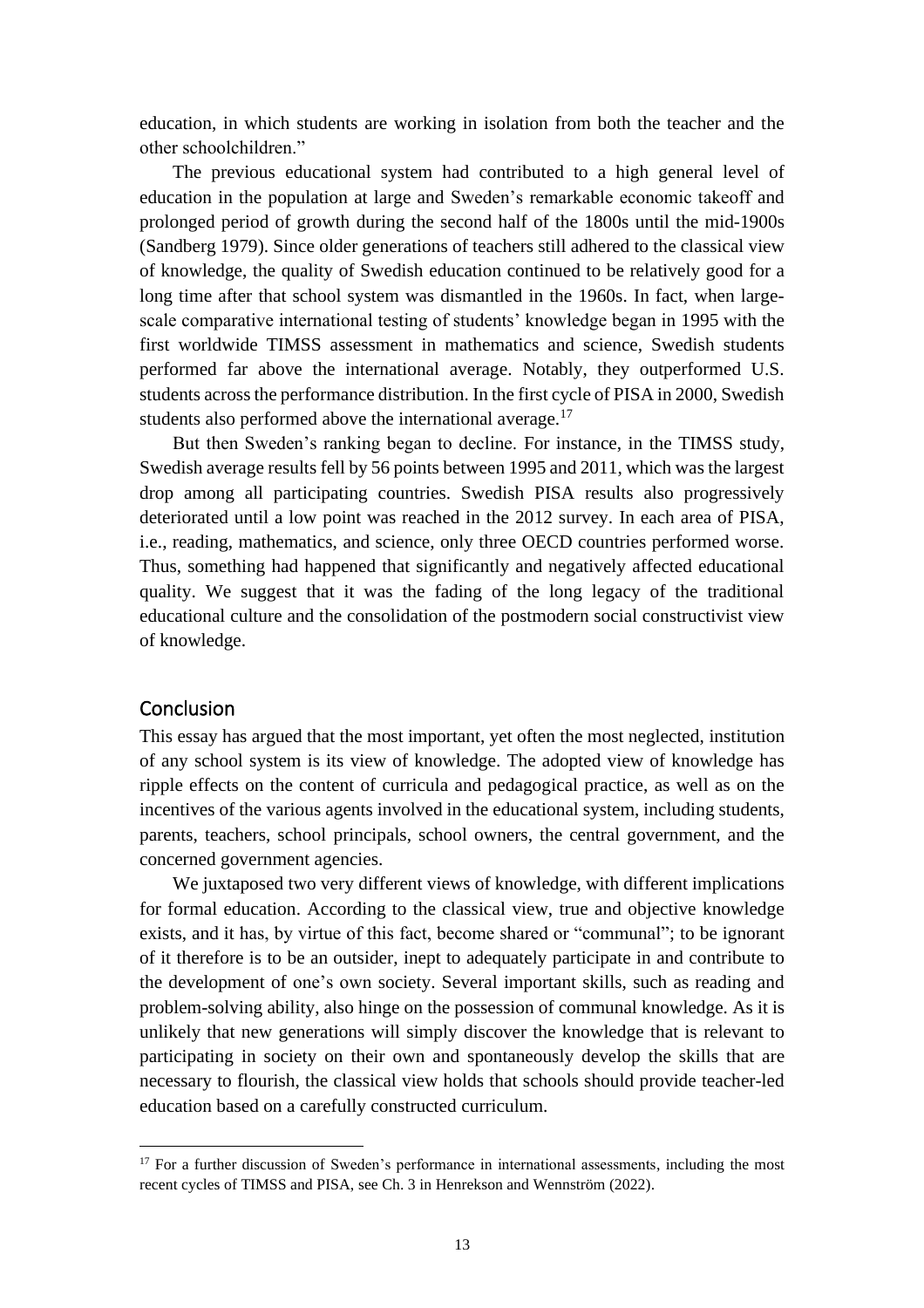The postmodern, social constructivist view, on the other hand, discards the idea that scientific enquiry has produced knowledge that is true and that students need to master. It maintains that truth claims are often manifestations of group interests and power calculations, which should be deconstructed and revealed. In the context of schooling, this translates into a rejection of the primacy of the teacher in the learning process and a preference for student-directed pedagogy, the mixing or breaking up of perceived arbitrary disciplines in curricula, and an emphasis on developing skills, critical thinking in particular, which are seen as generic and largely decoupled from domain-specific knowledge.

Depending on which view of knowledge becomes institutionalized in a country's educational system, the system will either produce high-quality education or highly problematic learning conditions. The Swedish case is a prime example. Between roughly 1860 and 1960, Sweden had a school system based on the classical view of knowledge, which laid the foundation for the country's economic success and put students on a track for future positions as leading scientists, technicians, and entrepreneurs. The transition to the postmodern social constructivist view of knowledge, reaching its zenith in the 1990s, has had profound effects on the quality of Swedish education. Students' levels of knowledge have declined substantially across the ability distribution. As we have argued elsewhere (Henrekson and Wennström 2019, 2022), the adoption of the postmodern social constructivist view of knowledge also undermined any chance of Sweden's far-reaching experiment with school vouchers and for-profit providers in the school system being successful.

Against this background, it is disquieting that the educational systems of many other Western countries have become increasingly dominated by the postmodern social constructivist view of knowledge.<sup>18</sup> High-quality education is an indispensable tool for leaving behind magical thinking—the *modus operandi* of our species for most of its evolutionary history—and replacing it with rational strategies for navigating our lives and societies so that we can achieve our goals in accordance with our values. Many Western nations appear to be forgetting this point, while China and likeminded countries exploit the classical view of knowledge to achieve their goals.

The implication of our theoretical framework, however, is that problems concerning educational quality in the West are not intractable. A shift in the stipulated view of knowledge, primarily by revising national or subnational curricula, has the potential to yield radical improvement. Correcting the problems in this way is not

<sup>&</sup>lt;sup>18</sup> Consider the United States, where the subject of mathematics has recently become the target of accusations of being a manifestation of structural racism, and where "social justice curricula" are being experimented with. Or consider Finland, previously a star in the educational realm, which has experienced a substantial decline in student performance after advancing toward the postmodern social constructivist view of knowledge (Heller Sahlgren 2015). Indeed, average Finnish scores in both mathematics and science fell the most in PISA among Western countries from 2006 to 2018. Other examples of similar reforms that impacted negatively students' knowledge include a 1989 postmodern social constructivist curriculum reform in the French school system (Hirsch 2016) and a transition to a postmodern social constructivist teaching approach in the Canadian province of Québec in the early 2000s (Haeck, Lefebvre, and Merrigan (2014).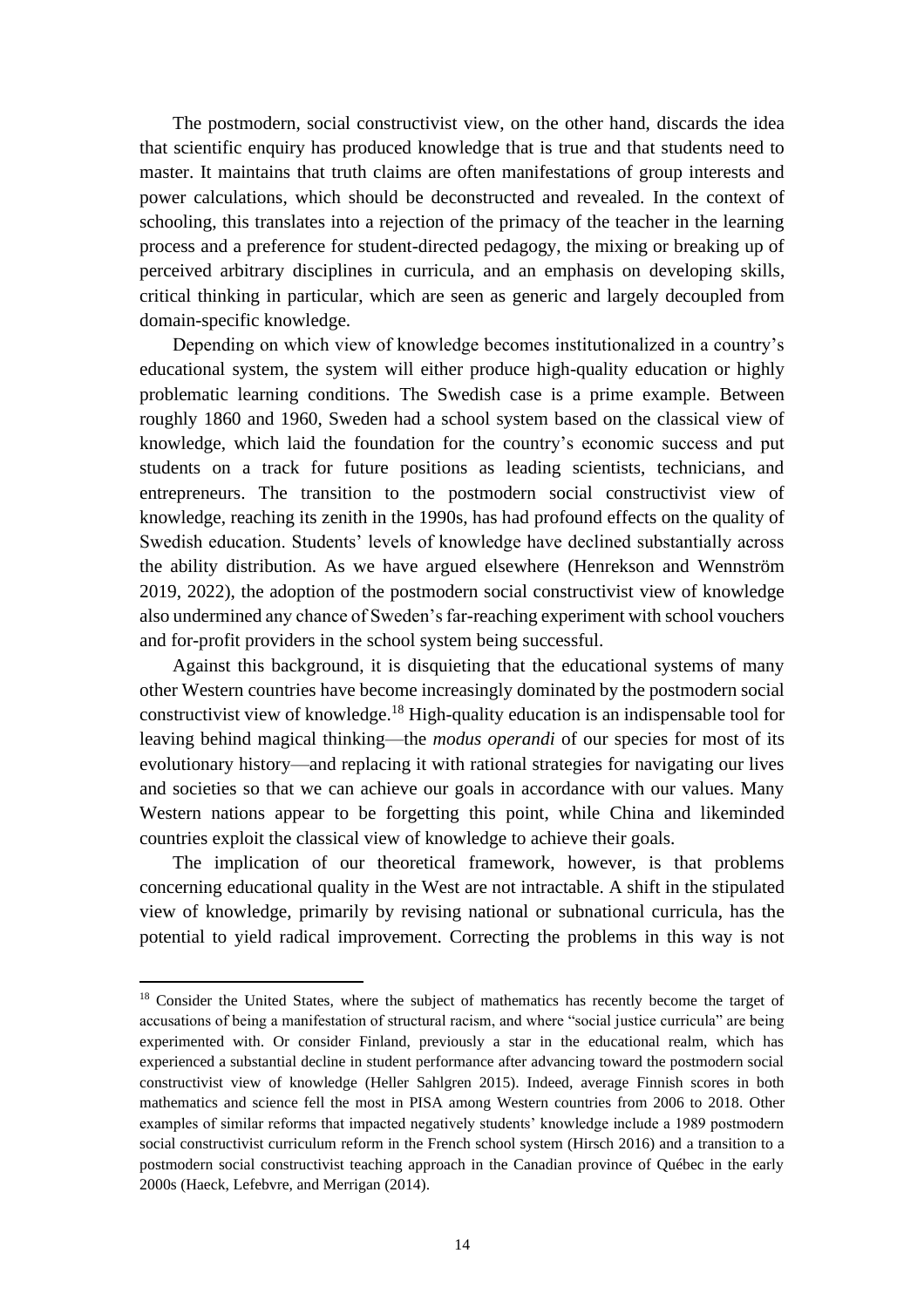costly. In fact, investing in the most critical institution of the school system is a free lunch, if ever there was one.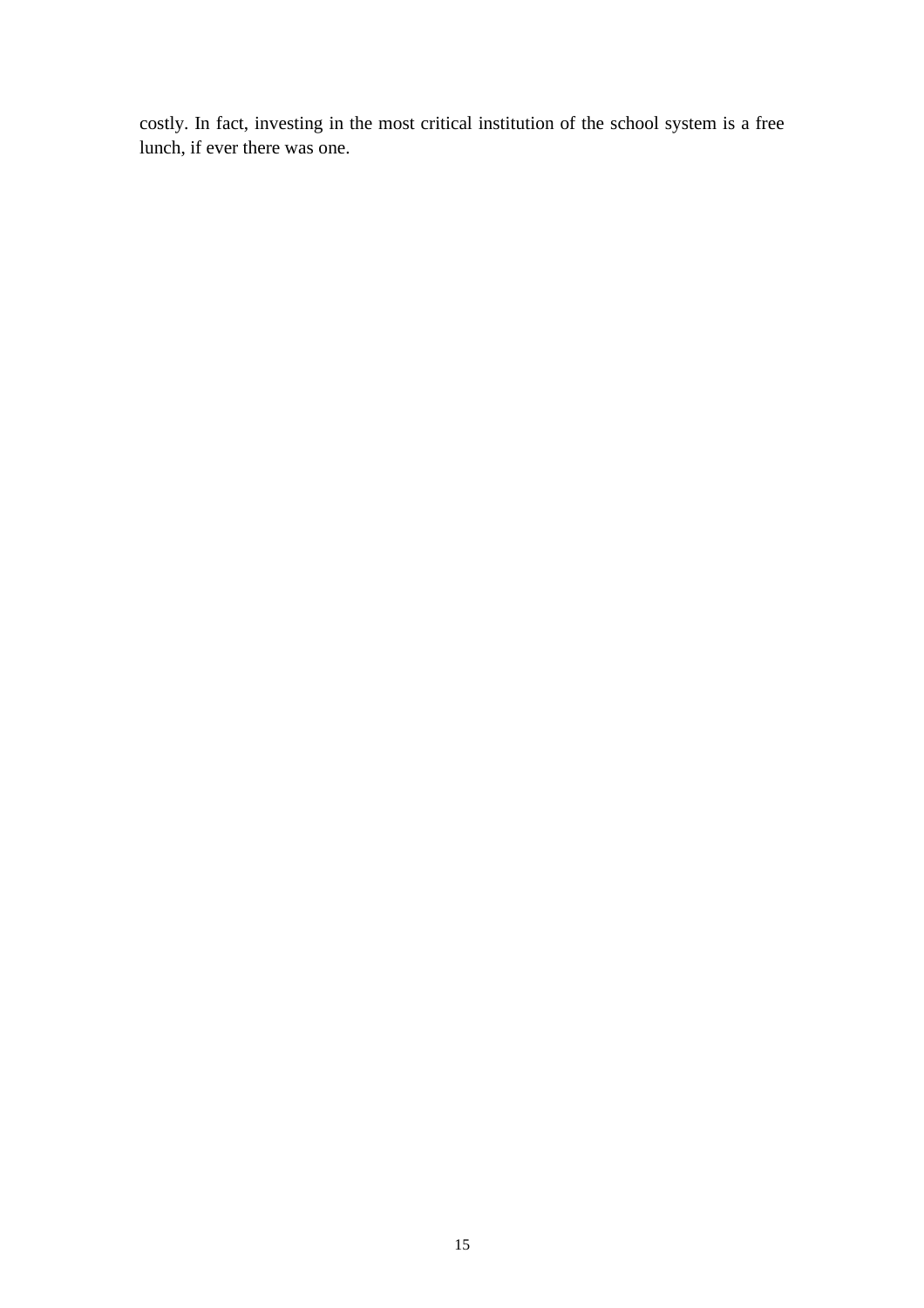#### References

- Acemoglu, D., J. A. Robinson, and S. Johnson. 2005. "Institutions as a Fundamental Cause of Long-Run Growth." In *Handbook of Economic Growth, Volume 1A*, edited by Philippe Aghion and Steven Durlauf, 386–472. Amsterdam: North-Holland.
- Andersson, I. 1986. *Läsning och skrivning: en analys av texter för den allmänna läsoch skrivundervisningen 1842–1982*. Umeå: Umeå universitet.
- Arendt, H. 2006. *Between Past and Future: Eight Exercises in Political Thought*. London: Penguin.
- Arya, D. J., E. H. Hiebert, and P. D. Pearson. 2011. "The Effects of Syntactic and Lexical Complexity on the Comprehension of Elementary Science Texts." *International Electronic Journal of Elementary Education* 4 (1):107–125.
- Berger, P. 1992. "Reflections on the Twenty-Fifth Anniversary of *The Social Construction of Reality*." *Perspectives (The Theory Section Newsletter of the American Sociological Association)* 15 (2):1–4.
- Berger, P., and T. Luckmann. 1966. *The Social Construction of Reality: A Treatise in the Sociology of Knowledge*. London: Penguin.
- Biesta, G. J. J. 2017. *The Rediscovery of Teaching*. London: Routledge.
- Carnell, E. 2000. "Dialogue, Discussion and Feedback Views of Secondary School Students on How Others Help Their Learning." In *Feedback for Learning*, edited by Susan Askew, 56–69. New York, NY: Routledge.
- Chingos, M. M., and G. R. Whitehurst. 2012. *Choosing Blindly: Instructional Materials, Teacher Effectiveness and the Common Core*. Washington, DC: Brookings.
- Christodoulou, D. 2014. *Seven Myths About Education*. London: Routledge.
- Da Garmo, C. 1895. *Herbart and the Herbartians*. New York, NY: Charles Scribner's Sons.
- Dagens Nyheter. 2015. "Skolan var bättre förr." November 29, 6. Accessed September 10, 2018. [https://www.dn.se/arkiv/ledare/skolan-var-battre-forr/.](https://www.dn.se/arkiv/ledare/skolan-var-battre-forr/)
- Dehn, M. J. 2014. "Supporting and Strengthening Working Memory in the Classroom to Enhance Executive Functioning." In *Handbook of Executive Functioning*, edited by S. Goldstein and J. A. Naglieri, 495–507. New York: Springer.
- Derrida, J. 1976. *Of Grammatology*. Baltimore, MD: Johns Hopkins University Press.
- Doll, W. E. 1993. *A Post-Modern Perspective on Curriculum*. New York, NY: Teachers College Press.
- Duke, B. 2009. *The History of Modern Japanese Education: Constructing the National School System, 1872–1890*. New Brunswick, NJ: Rutgers University Press.
- Dunkel, H. B. 1969a. "Herbartianism Comes to America: Part I." *History of Education Quarterly* 9 (2):202–233.
- Dunkel, H. B. 1969b. "Herbartianism Comes to America: Part II." *History of Education Quarterly* 9 (3):376–390.
- Elder-Vass, D. 2012. *The Reality of Social Construction*. Cambridge: Cambridge University Press.
- Fleck, L. 1979 [1935]. *Genesis and Development of a Scientific Fact*. Chicago, IL: University of Chicago Press.
- Foucault, M. 1980. *Power/Knowledge: Selected Interviews and Other Writings, 1972– 1977*. New York, NY: Pantheon Books.
- Foucault, M. [1970] 2002. *The Order of Things*. London: Routledge.
- Geary, D. C. 2007. *Educating the Evolved Mind – Conceptual Foundations for an Evolutionary Educational Psychology*. Greenwich, CT: Information Age.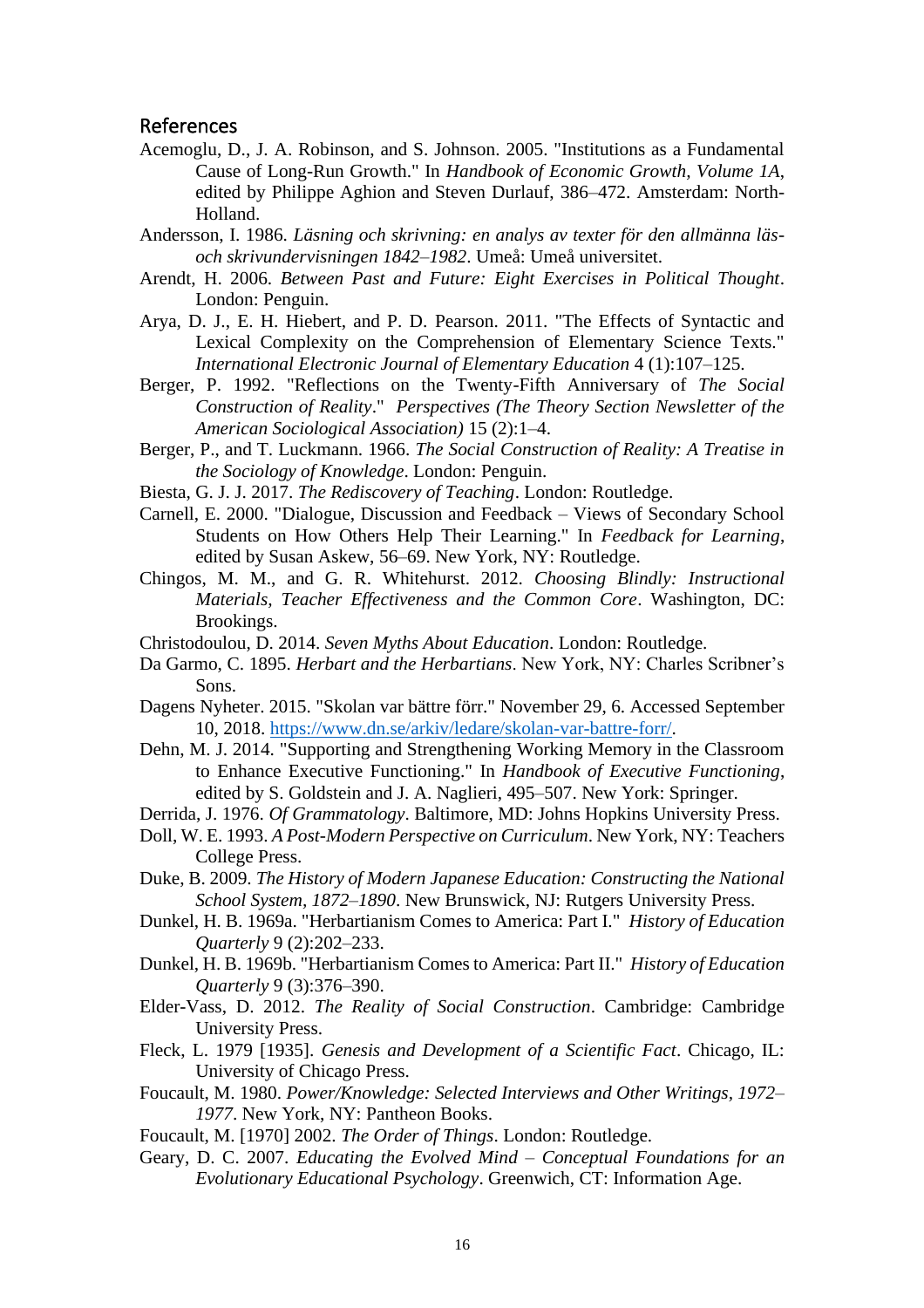- Geary, D. C. 2011. "Primal Brain in the Modern Classroom." *Scientific American Mind* (September/Octover):44–49.
- Government Bill. 1978/79:180. *Om läroplan för grundskolan m.m.* Stockholm.
- Government Bill. 1990/91:115. *Om vissa skollagsfrågor m m.* Stockholm: Swedish Parliament.
- Hall, B. R. 1941. "Goda lärare: minnesbilder av f.d. lärjungar o.a." In *Uppteckningar om folkupplysningen på 1800-talet: dagboksblad, minnen och referat*, edited by Bror Rudolf Hall, 3–312. Stockholm: Föreningen för svensk undervisningshistoria.
- Hassan, I. H. 1987. *The Postmodern Turn: Essays in Postmodern Theory and Culture*. Columbus, OH: Ohio State University Press.
- Hattie, J. 2009. *Visible Learning: A Synthesis of Over 800 Meta-Analyses Relating to Achievement*. New York, NY: Routledge.
- Heckman, J. J., and Y. Rubenstein. 2001. "The Importance of Noncognitive Skills: Lessons from the GED Testing Program." *The American Economic Review* 91 (2):145–149.
- Heller Sahlgren, G. 2015. *Real Finnish Lessons: The True Story of an Education Superpower*. London: Centre for Policy Studies.
- Heller-Sahlgren, G., and N. Sanandaji. 2019. *Glädjeparadoxen: historien om skolans uppgång, fall och möjliga upprättelse*. Stockholm: Dialogos.
- Heller-Sahlgren, G., and J. Wennström. 2022. "The Fatal Conceit: Swedish Education after Nazism." *Journal of Controversial Ideas* 2 (1). doi: 10.35995/jci02010009.
- Henrekson, M., and J. Wennström. 2019. "'Post-Truth' Schooling and Marketized Education: Explaining the Decline in Sweden's School Quality." *Journal of Institutional Economics* 15 (5):897–914.
- Henrekson, M., and J. Wennström. 2022. *Dumbing Down: The Crisis of Quality and Equity in a Once-Great School System—and How to Reverse the Trend*. Cham, CH: Palgrave Macmillan.
- Henrich, J. 2016. *The Secret of Our Success: How Culture Is Driving Human Evolution, Domesticating Our Species, and Making Us Smarter*. Princeton, NJ: Princeton University Press.
- Herr, K. 2005. "Reconsidering Problem Students." In *Classroom Teaching*, edited by Joe Kincheloe, 207–218. New York, NY: Peter Lang.
- Hirsch, E. D. 2016. *Why Knowledge Matters: Rescuing Our Children from Failed Educational Theories*. Cambridge, MA: Harvard Education Press.
- Hörnqvist, B. 2012. *Läroplaner och icke-kognitiva kompetenser – en granskning*. Stockholm: Swedish National Agency for Education.
- Ingvar, M. 2017. "Inte anpassad för hjärnan." In *Kunskapssynen och pedagogiken: varför skolan slutade leverera och hur det kan åtgärdas*, edited by Magnus Henrekson, 115–149. Stockholm: Dialogos.
- Jerrim, J., M. Oliver, and S. Sims. 2019. "The Relationship between Inquiry-Based Teaching and Students' Achievement. New Evidence from a Longitudinal PISA Study in England." *Learning and Instruction* 61 (June):35–44. doi: [https://doi.org/10.1016/j.learninstruc.2018.12.004.](https://doi.org/10.1016/j.learninstruc.2018.12.004)
- Jürges, H., and K. Schneider. 2010. "Central Exit Examinations Increase Performance. But Take the Fun Out of Mathematics." *Journal of Population Economics* 23 (2):497–517.
- Kaleen, G. 1979. *Fackundervisningen vid våra folkskoleseminarier*. Stockholm: Föreningen för svensk undervisningshistoria.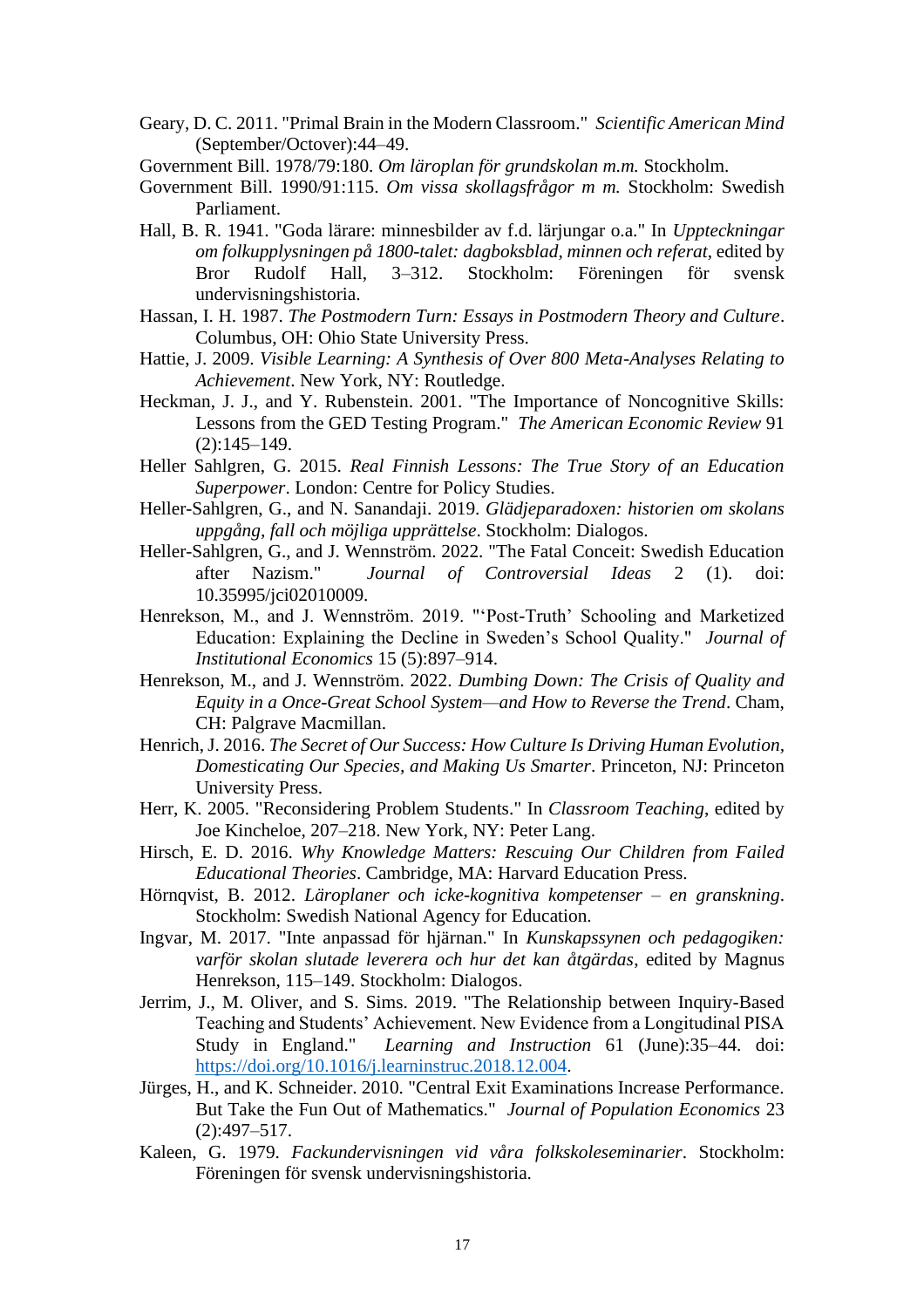Kelly, A. V. 2004. *The Curriculum: Theory and Practice*. 5th ed. London: Sage.

- Kincheloe, J. 2008. *Critical Pedagogy Primer*. 2nd ed. New York, NY: Peter Lang.
- Kirschner, P. A., J. Sweller, and R. E. Clark. 2006. "Why Minimal Guidance During Instruction Does Not Work: An Analysis of the Failure of Constructivist, Discovery, Problem-Based, Experiential, and Inquiry-Based Teaching." *Educational Psychologist* 41 (2):75–86.
- Kuhn, T. 1962. *The Structure of Scientific Revolutions*. Chicago, IL: University of Chicago Press.
- Larkin, J., J. McDermott, D. P. Simon, and H. A. Simon. 1980. "Expert and Novice Performance in Solving Physics Problems." *Science* 208 (4450):1335–1342.
- Lee, J. H., S. Lee, and J.-H. Kim. 2017. "Amygdala Circuits for Fear Memory: A Key Role for Dopamine Regulation." *Neuroscientist* 23 (5):542–553.
- Linderoth, J. 2016. *Lärarens återkomst: från förvirring till upprättelse*. Stockholm: Natur och Kultur.
- Linell, P. 2006. "Bara prat? Om socialkonstruktivismen som vanställande och vanställd." In *Det vanställda ordet: om den svåra konsten att värna sin integritet*, edited by Martin Kylhammar and Jean-François Battail, 152–193. Stockholm: Carlssons.
- Lundberg, J. 2020. *När postmodernismen kom till Sverige*. Stockholm: Timbro.
- Lyotard, J.-F. [1979] 1986. *The Postmodern Condition: A Report on Knowledge*. Manchester: Manchester University Press.
- Mayer, R. E. 2004. "Should There Be a Three-Strikes Rule against Pure Discovery Learning? The Case for Guided Methods of Instruction." *American Psychologist* 59 (1):14–19.
- McMahon, W. W. 2010. "The External Benefits of Education." In *International Encyclopedia of Education*, edited by P. Peterson, E. Baker and B. McGraw, 260–271. Oxford: Elsevier.
- Okasha, S. 2002. *Philosophy of Science: A Very Short Introduction*. Oxford: Oxford University Press.
- Phillips, D. C. 1995. "The Good, the Bad, and the Ugly: The Many Faces of Constructivism." *Educational Researcher* 24 (7):5–12.
- Pinker, S. 2002. *The Blank Slate: The Modern Denial of Human Nature*. New York, NY: Viking Press.
- Pluckrose, H., and J. Lindsay. 2020. *Cynical Theories: How Activist Scholarship Made Everything about Race, Gence, and Identity – and Why This Harms Everybody*. Durham, NC: Pitchstone Publishing.
- Recht, D. R., and L. Leslie. 1988. "Effect of Prior Knowledge on Good and Poor Readers' Memory of Text." *Journal of Educational Psychology* 80 (1):16–20.
- Rothstein, B. 2010 [1986]. *Den socialdemokratiska staten: reformer och förvaltning inom svensk arbetsmarknads- och skolpolitik*. Lund: Arkiv förlag.
- Sandberg, L. G. 1979. "The Case of the Impoverised Sophisticate: Human Capital and Swedish Economic Growth before World War I." *Journal of Economic History* 39 (1):225–241.
- Schneider, W., J. Körkel, and F. E. Weinert. 1989. "Domain-Specific Knowledge and Memory Performance: A Comparison of High- and Low-Aptitude Children." *Journal of Educational Psychology* 81 (3):306–312.
- Schotter, A. 2008. *The Economic Theory of Social Institutions*. Cambridge: Cambridge Books.
- Siljander, P. 2012. "Educability and Bildung in Herbart's Theory of Education." In *Theories of Bildung and Growth: Connections and Controversies Between*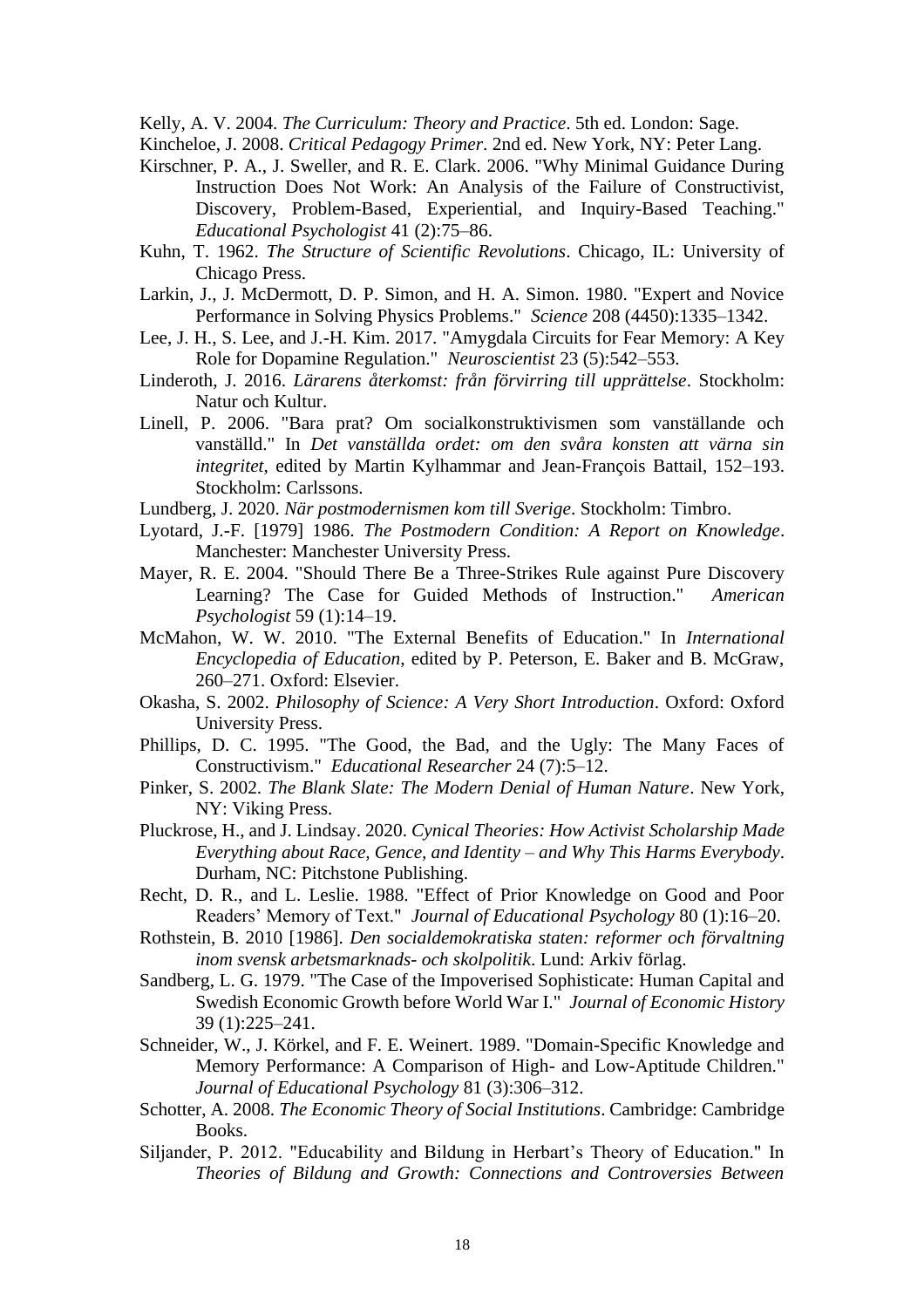*Continental Educational Thinking and American Pragmatism*, edited by Pauli Siljander, Ari Kivelä and Ari Sutinen, 87–105. Rotterdam: Sense Publishers.

Simon, H., and W. Chase. 1973. "Skill in Chess." *American Scientist* 61 (4):394–403.

- Sjöberg, M. 2006. "Den gode folkskolläraren: självbild och identitet inom den manliga folkskollärarkåren 1930–1960." In *"Goda lärare": läraridentiteter och lärararbete i förändring*, edited by Mats Sjöberg, 163–191. Linköping: Skapande Vetande.
- SOU 1948:27. *1946 års skolkommissions betänkande med förslag till riktlinjer för det svenska skolväsendets utveckling*. Stockholm: Ecklesiastikdepartementet.
- SOU 1994:94. *Skola för bildning. Betänkande av läroplanskommittén*. Stockholm: Allmänna Förlaget.
- Swedish National Agency for Education. 1994. *Läroplan för det obligatoriska skolväsendet, förekoleklassen och fritidshemmet Lpo 94*. Stockholm: Skolverket.
- Swedish National Agency for Education. 2004. *Nationella utvärderingen av grundskolan 2003 – sammanfattande huvudrapport*. Stockholm: Skolverket.
- Swedish National Board of Education. 1920. *Undervisningsplan för rikets folkskolor den 31 oktober 1919*. Stockholm: Norstedts.
- Swedish National Board of Education. 1962. *Läroplan för grundskolan*. Stockholm: Skolöverstyrelsen.
- Swedish National Board of Education. 1969. *Läroplan för grundskolan: Lgr 69*. Stockholm: Utbildningsförlaget.
- Swedish National Board of Education. 1980. *Läroplan för grundskolan: Lgr 80*. Stockholm: Liber/Utbildningsförlaget.
- Sweller, J. 2016. "Cognitive Load Theory, Evolutionary Educational Psychology, and Instructional Design." In *Evolutionary Perspectives on Child Development and Education*, edited by David C. Geary and Daniel B. Berch, 291–306. New York: Springer.
- Sweller, J., P. L. Ayres, and S. Kalyuga. 2011. *Cognitive Load Theory*. New York: Springer.
- Wennström, J. 2014. *Lärare utan frihet: när vänstern och högern kidnappade lärarprofessionen*. Stockholm: Samhällsförlaget.
- Whitehurst, G. R. 2009. *Don't Forget Curriculum*, *Brown Center Letters on Education*. Washington, DC: Brookings.
- Wikforss, Å. 2019. "Critical Thinking in the Post-Truth Era." In *Misinformation, "Quackery," and "Fake News" in Education*, edited by Panayiota Kendeou, D. H. Robinson and M. T. McCrudden. Charlotte, NC: Information Age Publishing.
- Willingham, D. T. 2010. "Critical Thinking: Why Is It So Hard to Teach?" *Arts Education Policy Review* 109 (4):21–32.
- Wållgren, I. 2017. "Den postmodernistiska kunskapssynen och den svenska skolan." In *Kunskapssynen och pedagogiken: varför skolan slutade leverera och hur det kan åtgärdas*, edited by Magnus Henrekson, 65–93. Stockholm: Dialogos.
- Ziller, T. 1865. *Grundlegung zur Lehre vom erziehenden Unterricht*. Leipzig: Heinrich Matthes Verlag.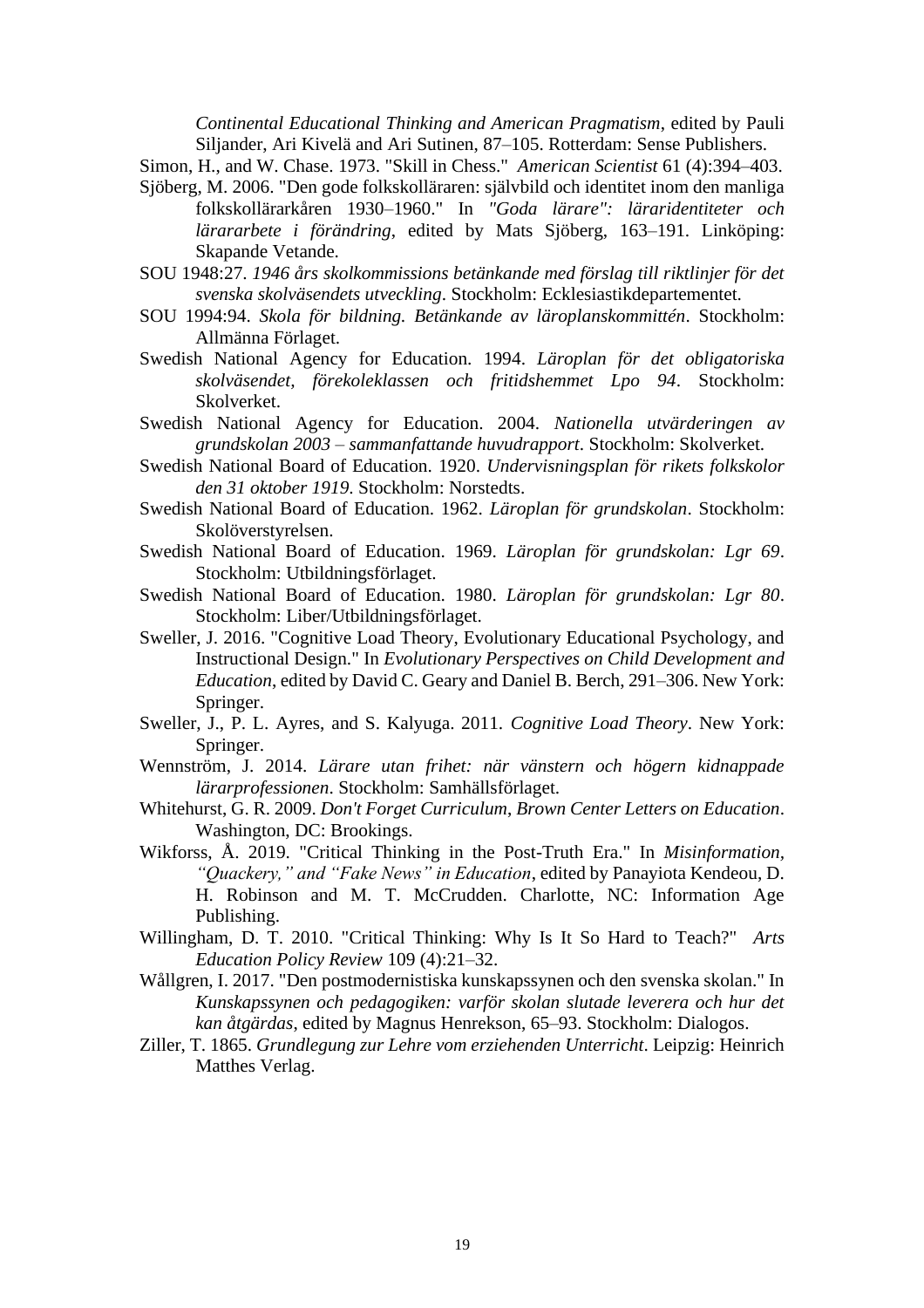| The classical view                                                                                                                                | The postmodern social constructivist view                                                                                 |
|---------------------------------------------------------------------------------------------------------------------------------------------------|---------------------------------------------------------------------------------------------------------------------------|
| Knowledge is most efficiently acquired through direct<br>instruction from a knowledgeable teacher with a<br>fundamental subject understanding.    | Knowledge cannot be transferred from teacher to<br>student.                                                               |
| The teacher instructs and teaches.                                                                                                                | The teacher's role is primarily that of a coach and<br>advisor.                                                           |
| The teacher expects the student to do well and<br>motivates the student to aspire to reach his or her<br>inherent potential.                      | The student sets his or her own goals based on his or<br>her own motivations, interests, and aspirations.                 |
| The learning objectives are defined by the course<br>material.                                                                                    | The student is personally responsible for his or her<br>knowledge acquisition.                                            |
| Teacher-centered direct instruction is a core element.                                                                                            | A high share of work is student-directed or in the<br>form of group assignments.                                          |
| The purpose of education is to attain a goal such as<br>mastering a specific subject or topic or acquiring a<br>certain skill.                    | Education is a process in which the main focus is<br>participation, and the teacher is merely one of the<br>participants. |
| There are continual formative assessments related to<br>existing knowledge goals.                                                                 | There is no clear distinction between formative and<br>summative assessments.                                             |
| Studies are primarily organized within disciplinary<br>boundaries.                                                                                | Studies are often cross-disciplinary and thematic.                                                                        |
| Subject studies are cumulative and successive steps<br>that expand on previous steps.                                                             | Courses are separate and noncumulative.                                                                                   |
| Textbooks and other structured teaching material are<br>the primary means for acquiring knowledge and<br>understanding.                           | Knowledge is to a great extent acquired through the<br>students' own searching through various sources.                   |
| Each subject is considered to have a core of<br>knowledge that students should learn.                                                             | Knowledge is considered largely subjective and<br>linked to each pupil's experience and motivations.                      |
| Grading based on tests measuring knowledge<br>attainment is feasible as the syllabus consists of<br>clearly defined content to be mastered.       | The view of knowledge is incompatible with grading<br>based on tests to measure the level of knowledge<br>attainment.     |
| Objective grading with high external validity is<br>possible, as the content of the syllabus is well defined<br>in terms of knowledge and skills. | Grading is based on numerous and differing criteria.                                                                      |
| The specific character of each subject is respected.                                                                                              | All subjects contain elements of civics.                                                                                  |
| Emphasis on the acquisition of corroborated<br>knowledge deemed to be of great relevance; a greater<br>focus on reading as a learning method.     | An emphasis on discussion and students' personal<br>views.                                                                |
| Subject studies are cumulative; the final grade<br>measures the knowledge level attained at the point<br>when the study of the subject concludes. | As the learning process per se is primary, each course<br>must be graded separately.                                      |
| Student imparted with the knowledge and skills that<br>give the ability as an adult to make independent<br>assessments and life choices.          | Student should be educated to become a citizen who<br>holds certain values.                                               |

## *Table 1* Contrasting the two views of knowledge and their implications for pedagogical practice.